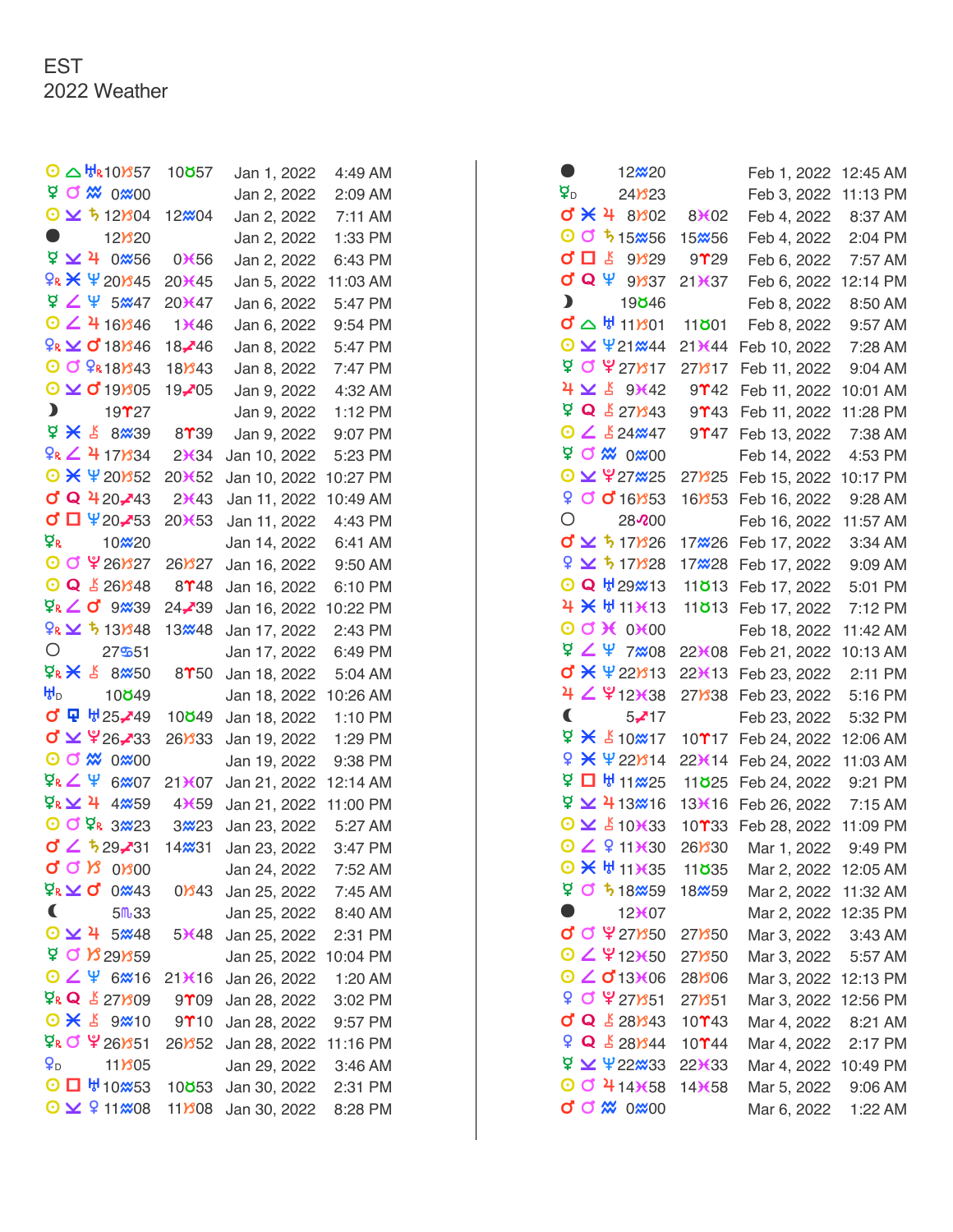|                |  | <b>9 0 % 0 % 0 9</b>              |                                                                  | Mar 6, 2022                                   | 1:29 AM |
|----------------|--|-----------------------------------|------------------------------------------------------------------|-----------------------------------------------|---------|
|                |  | $9$ O O 0 $\approx$ 0 $2$         | 0 <b>x</b> 02                                                    | Mar 6, 2022                                   | 2:12 AM |
|                |  |                                   | $9$ $\angle$ 4 0 $\frac{1}{2}$ 15 $\frac{1}{2}$ 15 $\frac{1}{2}$ | Mar 6, 2022                                   | 6:49 AM |
|                |  | $02 + 02$ 12                      | $15\times 12$                                                    | Mar 6, 2022                                   | 7:56 AM |
|                |  | $425$ $\times$ 525 $\%$ 53        | $10$ <sup><math>\gamma</math></sup> 53                           | Mar 7, 2022                                   | 4:16 AM |
|                |  |                                   | ቑ¥ 27 <sup>258</sup> 27858                                       | Mar 8, 2022                                   | 1:05 PM |
|                |  |                                   | $Q W 29 \times 53$ 11853                                         | Mar 9, 2022                                   | 6:40 PM |
|                |  | $960$ X 0000                      |                                                                  | Mar 9, 2022                                   | 8:32 PM |
| $\blacksquare$ |  | $19\textcolor{red}{\mathbf{I}}50$ |                                                                  | Mar 10, 2022                                  | 5:46 AM |
|                |  |                                   |                                                                  | $\odot$ $\times$ 5 19 652 19 652 Mar 10, 2022 | 6:16 AM |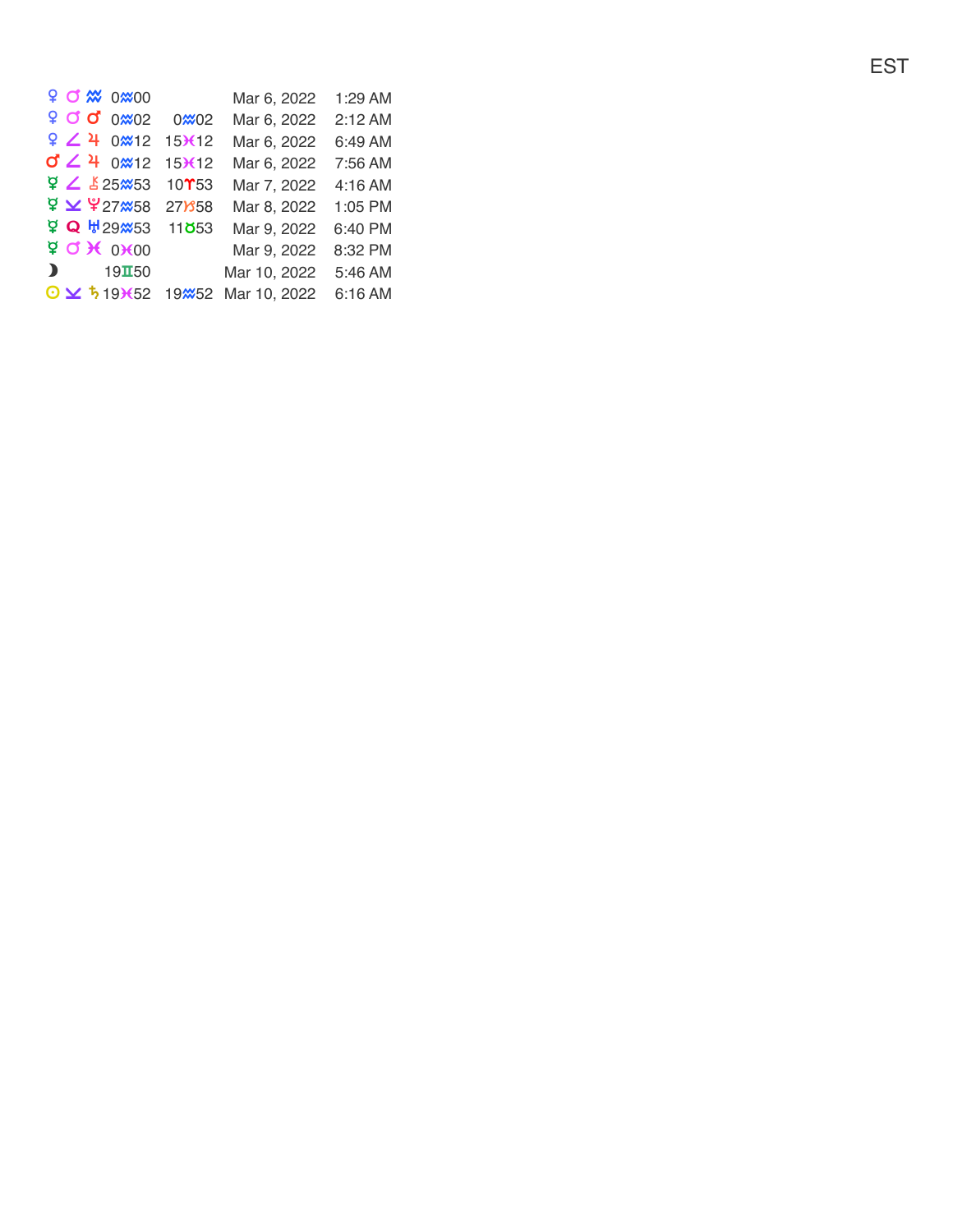|   |                              | $\frac{3}{2}$ $\times$ d' 53620                                     | 5 <b>220</b>                    | Mar 13, 2022 | 5:44 AM              |
|---|------------------------------|---------------------------------------------------------------------|---------------------------------|--------------|----------------------|
|   |                              | O O 4223652                                                         | 22 <del>X</del> 52              | Mar 13, 2022 | 7:42 AM              |
|   |                              | $924$ 7 $\text{\%}56$                                               | 22 <del>X</del> 56              | Mar 14, 2022 | 7:14 PM              |
|   | $\frac{1}{2}$ $\overline{2}$ | 73657                                                               | 7 <b>x</b> 57                   | Mar 14, 2022 | 7:50 PM              |
|   |                              | <b>d∠ \ 8</b> ‱00                                                   | 23 <sup>36</sup> 00             | Mar 16, 2022 | 7:03 PM              |
|   |                              | $4 \times 111$ (25                                                  | $11$ $\gamma$ 25                | Mar 16, 2022 | 9:18 PM              |
|   |                              | 모 米 M12K12                                                          | 12 <b>ö</b> 12                  | Mar 17, 2022 | 8:13 AM              |
|   |                              | $0 2$ #273(13                                                       | 12 <b>ö</b> 13                  | Mar 17, 2022 | 4:12 PM              |
|   |                              | 9291310                                                             | 28 <b>B</b> 10                  | Mar 17, 2022 | 9:46 PM              |
| Ο |                              | 27W40                                                               |                                 | Mar 18, 2022 | 3:18 AM              |
|   |                              | ¥ & 11 231                                                          | 11 $\Upsilon$ 31                | Mar 18, 2022 | 12:24 PM             |
|   |                              | O * \28K11                                                          | 28)811                          | Mar 18, 2022 | 3:37 PM              |
|   |                              | ♀□₩12 <del>∞</del> 17                                               | 12 <b>ö</b> 17                  | Mar 19, 2022 | 7:16 AM              |
|   |                              | $\odot$ or $\Upsilon$ or $\odot$                                    |                                 | Mar 20, 2022 | 11:33 AM             |
|   |                              | 90418145                                                            | 18)(45                          | Mar 21, 2022 | 2:06 AM              |
|   |                              | <b>d * 511%42</b>                                                   | 11 <b>Y</b> 42                  | Mar 21, 2022 | 4:59 PM              |
|   |                              | $9 \times 5211608$                                                  | $21\%08$                        | Mar 22, 2022 | 9:47 AM              |
|   |                              | <b>σ □</b> ₩12 <del>2</del> 26                                      | 12 <b>826</b>                   | Mar 22, 2022 | 4:43 PM              |
|   |                              | <b>P O 4231616</b>                                                  | 23 <b>)</b> (16                 | Mar 23, 2022 | 1:43 PM              |
| C |                              | 41333                                                               |                                 | Mar 25, 2022 | 1:38 AM              |
|   |                              | <sup>보</sup> ∠ ₩27 <del>)(</del> 36                                 | 12 <b>8</b> 36                  | Mar 25, 2022 | 9:25 PM              |
|   |                              | <u>ቑ ¥ ¥28¥19</u>                                                   | 28)819                          | Mar 26, 2022 | 6:34 AM              |
|   |                              | $0 25 6$ 736                                                        | 21 <b>2</b> 36                  | Mar 27, 2022 | 3:10 AM              |
|   |                              | º ≥ 420 × 12                                                        | 20K12                           | Mar 27, 2022 | 3:33 AM              |
|   |                              | $900$ $000$                                                         |                                 | Mar 27, 2022 | $3:44$ AM            |
|   |                              | $Q \nightharpoonup G$ 1719                                          | 16 <b>x</b> 19                  | Mar 27, 2022 | 8:05 PM              |
| ¥ |                              | $0521\frac{1}{24}44$                                                | 21 <i></i> 24                   | Mar 28, 2022 | 3:27 PM              |
|   |                              | 9 × 423 31                                                          | 23 <b></b> <del>X</del> 31      | Mar 30, 2022 | 8:15 AM              |
|   |                              | $9$ $\angle$ 5 6756                                                 | 21 <i></i> 256                  | Mar 30, 2022 | 4:50 PM              |
|   |                              | O Q \10723                                                          | 28Y <sub>23</sub>               | Mar 30, 2022 | 11:09 PM             |
|   |                              | $11$ <b>T</b> $31$                                                  |                                 | Apr 1, 2022  | 2:25 AM              |
|   |                              | $9$ Q $9$ 10 $24$                                                   | 28Y <sub>24</sub>               | Apr 1, 2022  | 10:23 AM             |
|   |                              | 42911702                                                            | 26 <del>%</del> 02              | Apr 1, 2022  | 5:48 PM              |
|   |                              | O O & 12721                                                         | $12$ $121$                      |              | Apr 1, 2022 10:56 PM |
|   |                              | <b>ጀ Ở ቆ12723</b>                                                   | $12$ $^{\circ}$ $23$            | Apr 2, 2022  | 9:42 AM              |
|   |                              | $O \times$ # 12759                                                  | 12 <b>ö</b> 59                  |              | Apr 2, 2022 2:09 PM  |
|   |                              | $\overleftarrow{2}$ $\overrightarrow{2}$ $\overrightarrow{4}$ 12759 | 12 <b>859</b>                   | Apr 2, 2022  | 4:49 PM              |
|   |                              | O O ¥ 13111                                                         | 13111                           | Apr 2, 2022  | 7:10 PM              |
|   |                              | $9 \angle 1527 \times 25$                                           | $12$ <sup><math>25</math></sup> | Apr 3, 2022  | 1:10 AM              |
|   |                              | $9 \times 28 \times 26$                                             | 28 <b>B</b> 26                  |              | Apr 4, 2022 12:15 AM |
|   |                              | <b>d ⊻ 4</b> 22 <del>‴</del> 11                                     | $22$ <b>K</b> 11                |              | Apr 4, 2022 2:46 PM  |
|   |                              | $0^{\circ}$ $0^{\circ}$ $522\%24$                                   | 22 <sup>2</sup> 24              | Apr 4, 2022  | 9:51 PM              |
|   |                              | $9$ O $\chi$ 0 $\chi$ 00                                            |                                 | Apr 5, 2022  | 11:17 AM             |
|   |                              | $4 \times 522 \times 30$                                            | 22 <sup>2</sup> 30              | Apr 5, 2022  | 11:23 PM             |

| 9 Q ⊎ 1)⊀11                                | 13 <b>8</b> 11                         | Apr 6, 2022  | 1:53 PM  |
|--------------------------------------------|----------------------------------------|--------------|----------|
| <b>σ γ</b> Ψ23 <del>≈</del> 47             | 23)(47                                 | Apr 6, 2022  | 5:33 PM  |
| ቑ ¥ 5 22737                                | 22 <b>2</b> 37                         | Apr 7, 2022  | 8:37 AM  |
| ጀ ⊻ 4 22T51                                | 22 <del>1</del> 51                     | Apr 7, 2022  | 11:13 AM |
| $\frac{6}{4}$ $\times$ $\frac{4}{2}$ 23749 | 23 <sup>3</sup> 49                     | Apr 7, 2022  | 10:32 PM |
| ቑ ¥ ď 25T11                                | 25 <b>211</b>                          | Apr 8, 2022  | 2:18 PM  |
| $\mathbf{D}$<br>19524                      |                                        | Apr 9, 2022  | 2:48 AM  |
| <b>▽ □ 半28个30</b>                          | 28 <b>B</b> 30                         | Apr 10, 2022 | 4:45 AM  |
| <b>V O O O O V</b>                         |                                        | Apr 10, 2022 | 10:09 PM |
| <b>d ∠</b> & 27 <del>‰</del> 57            | $12$ <sup><math>\gamma</math></sup> 57 | Apr 12, 2022 | 6:12 AM  |
| 4 0 4231659                                | 23 <sup>3</sup> 659                    | Apr 12, 2022 | 10:42 AM |
| $\odot$ $\times$ 5 23 $\gamma$ 04          | 23 <b>204</b>                          | Apr 12, 2022 | 8:14 PM  |
| <b>び ⊻ </b> ¥28₩32                         | 28)32                                  | Apr 13, 2022 | 12:29 AM |
| <b>ጀ Q 5</b><br>5807                       | 23 <del>%</del> 07                     | Apr 13, 2022 | 10:44 AM |
| $O Z 9 23$ T43                             | 8)(43)                                 | Apr 13, 2022 | 12:06 PM |
| $O \times 424702$                          | 24 <sup>3</sup> 602                    | Apr 13, 2022 | 7:48 PM  |
| $\odot$ $\times$ 4 24 $*$ 22               | 24 <b>)</b> (22                        | Apr 14, 2022 | 4:13 AM  |
| $Q$ $Q$ $R$ $0$ $0$                        |                                        | Apr 14, 2022 | 11:05 PM |
| ਬ ∠ ¥<br>9005                              | 24 <b>)</b> (05                        | Apr 15, 2022 | 11:31 AM |
| 9249044                                    | 24 <b></b> 644                         | Apr 15, 2022 | 7:48 PM  |
| $\bigcirc$<br>26≏46                        |                                        | Apr 16, 2022 | 2:55 PM  |
| <b>d Q ₩ 1)€47</b>                         | 13 <b>8</b> 47                         | Apr 17, 2022 | 7:26 AM  |
| $9 \times 13 \times 16$                    | $13$ $T16$                             | Apr 17, 2022 | 3:13 PM  |
| $9 \times 13016$                           | 13 <b>Y</b> 16                         | Apr 17, 2022 | 5:34 PM  |
| ጀ ¥ ዩ 13832                                | 13X32                                  | Apr 17, 2022 | 9:09 PM  |
| ¥ ∠ ¥13 <del>)(</del> 34                   | 28)334                                 | Apr 17, 2022 | 9:42 PM  |
| ¤ q<br>H 13849                             | 13 <b>8</b> 49                         | Apr 18, 2022 | 12:51 AM |
| 9 × ₩133449                                | 13 <b>8</b> 49                         | Apr 18, 2022 | 3:14 AM  |
| $\Box$ \ 28 $\gamma$ 34<br>0               | 28)34                                  | Apr 18, 2022 | 11:14 AM |
| ቑ Q 0 14642                                | 2)(42)                                 | Apr 18, 2022 | 12:51 PM |
| 000000                                     |                                        | Apr 19, 2022 | 10:24 PM |
| C<br>3 <sup>2</sup> 19                     |                                        | Apr 23, 2022 | 7:56 AM  |
| $9$ D $\frac{1}{2}$ 23853                  | 23 <del>20</del> 53                    | Apr 24, 2022 | 9:49 AM  |
| 4423                                       | 24 <b>)</b> (23                        | Apr 24, 2022 | 6:37 PM  |
| <b>0Q ち</b><br>6000                        | 24 <b>x</b> 00                         | Apr 26, 2022 | 1:57 AM  |
| ቑ ¥ 4 27612                                | 27 <b>)</b> (12                        | Apr 27, 2022 | 1:11 AM  |
| $9 \times 524104$                          | 24 <b>x</b> 04                         | Apr 27, 2022 | 6:42 AM  |
| $9$ $0$ $424$ $128$                        | 24 <sup>3</sup> 628                    | Apr 27, 2022 | 3:11 PM  |
| ቑ△ ¥ 28 <b>ర</b> 36                        | 28)336                                 | Apr 28, 2022 | 8:04 AM  |
| 9253                                       | $13$ <sup><math>T</math>53</sup>       | Apr 28, 2022 | 2:39 PM  |
| Ψr<br>28 <b>B</b> 36                       |                                        | Apr 29, 2022 | 2:36 PM  |
| ⊙∠Ψ<br>9 <b>832</b>                        | 24 <b>)</b> (32                        | Apr 29, 2022 | 5:07 PM  |
| <b>φσπ</b><br>$0\text{II}00$               |                                        | Apr 29, 2022 | 6:22 PM  |
| O<br>10 <b>828</b>                         |                                        | Apr 30, 2022 | 4:28 PM  |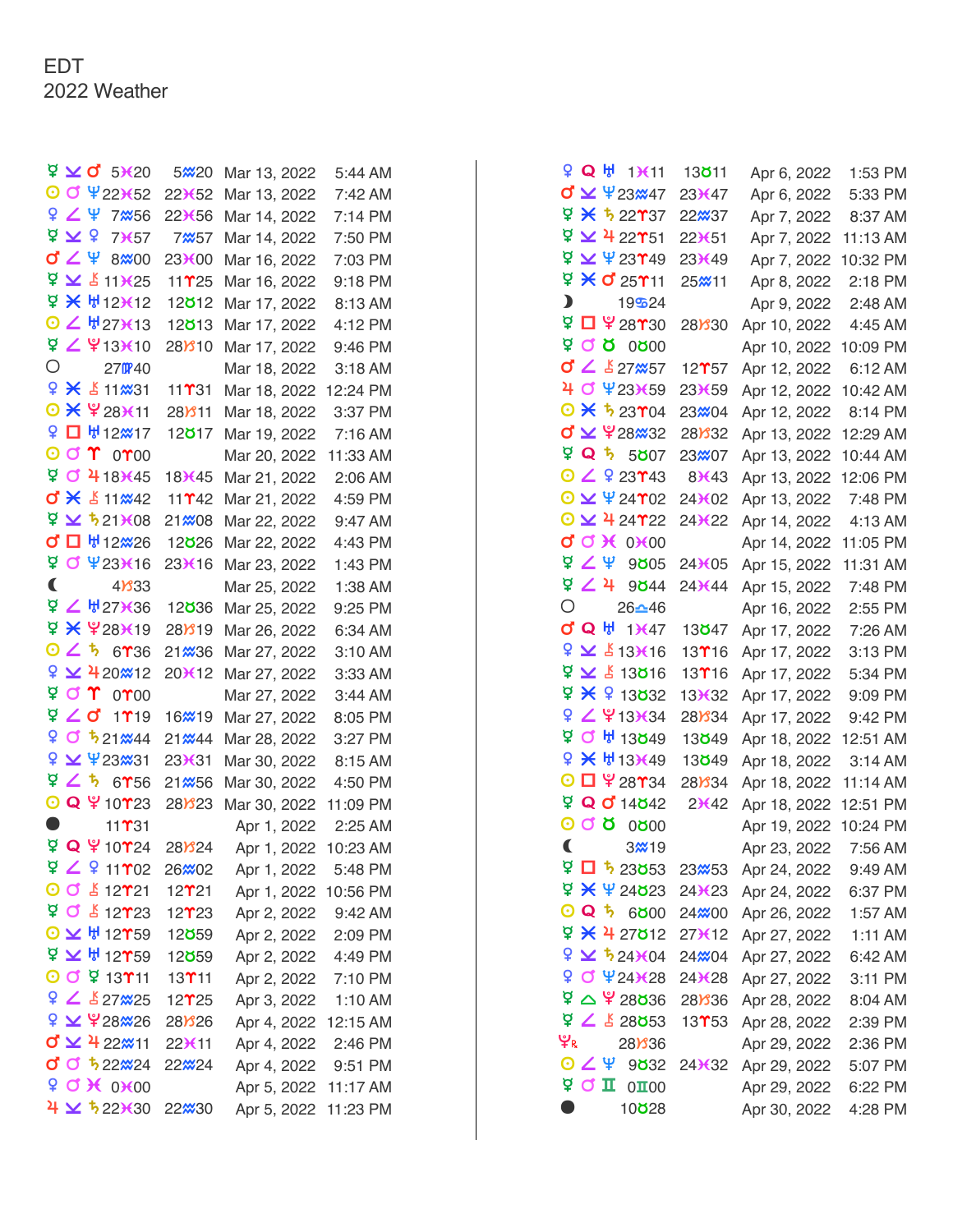| I |  |
|---|--|
|   |  |

| P                     | 10 <b>8</b> 35                                                  |                                       | Apr 30, 2022                   | 4:41 PM  |
|-----------------------|-----------------------------------------------------------------|---------------------------------------|--------------------------------|----------|
|                       | º 0 4273658                                                     | 27 <b>)</b> (58                       | Apr 30, 2022                   | 5:13 PM  |
|                       | 9 * 7R283636                                                    | 28)336                                | May 1, 2022                    | 6:37 AM  |
| ò                     | 29137                                                           | 14 <b>837</b>                         | May 2, 2022                    | 4:14 AM  |
|                       | 9 0 T 0 T 00                                                    |                                       | May 2, 2022                    | 12:10 PM |
|                       | $\sigma$ $\angle$ $\varphi$ <sub>R13</sub> $\chi$ <sub>36</sub> | 28Y36                                 | May 2, 2022                    | 10:49 PM |
|                       | $0 \times 14109$                                                | $14$ <sup><math>*</math>09</sup>      | May 3, 2022                    | 4:32 PM  |
|                       | 4 * 7R283636                                                    | 28Y36                                 | May 3, 2022                    | 6:33 PM  |
|                       | $O$ $\angle$ 4 13838                                            | 28 <sup>3</sup> 38                    | May 3, 2022                    | 10:28 PM |
|                       | <b>d * #14)(45</b>                                              | 14 <b>8</b> 45                        | May 4, 2022                    | 11:46 AM |
|                       | $Q \times 214012$                                               | $14$ <b>T</b> $12$                    | May 4, 2022                    | 12:33 PM |
|                       | O O H 14848                                                     | 14 <b>8</b> 48                        | May 5, 2022                    | 3:21 AM  |
|                       | 44105                                                           | 4 <sup>05</sup>                       | May 6, 2022                    | 2:01 AM  |
|                       | $O \times d$ 16050                                              | 16X50                                 | May 7, 2022                    | 5:47 AM  |
| $\mathbf{\mathbf{b}}$ | 18223                                                           |                                       | May 8, 2022                    | 8:22 PM  |
| ΦR                    | $4\overline{\mathbf{1}}52$                                      |                                       | May 10, 2022                   | 7:47 AM  |
|                       | 401<br>$0^{\prime\prime}00$                                     |                                       | May 10, 2022                   | 7:21 PM  |
|                       | ♀∠ち<br>$9$ <sup>145</sup>                                       | 24 <b>x</b> 45                        | May 11, 2022                   | 12:32 AM |
|                       | みてん<br>$0$ <sup><math>\gamma</math></sup> 10                    | 15 <b>ö</b> 10                        | May 11, 2022                   | 4:52 PM  |
|                       | ዩ Q ሦ <sub>R10</sub> 24                                         | 28)34                                 | May 11, 2022                   | 5:24 PM  |
|                       | $Q$ <sub>R</sub> Q O $4\pi$ 12                                  | 22 <sup>3</sup> 12                    | May 14, 2022                   | 9:22 AM  |
|                       | 90514744                                                        | $14$ $144$                            | May 15, 2022                   | 8:12 AM  |
|                       | $O$ $D$ $b$ 24055                                               | 24 <sup>%55</sup>                     | May 15, 2022                   | 2:48 PM  |
|                       | $O X \Psi 24056$                                                | 24 <sup>3</sup> 656                   | May 15, 2022                   | 3:14 PM  |
|                       | ¥ ₩ 15T25                                                       | 15 <b>ö</b> 25                        | May 15, 2022                   | 10:13 PM |
| $\bullet$ T           | 25 m 16                                                         |                                       | May 16, 2022                   | 12:11 AM |
| О                     | 25 m 18                                                         |                                       | May 16, 2022                   | 12:15 AM |
|                       | <b>ち ⊻ 半24</b> 859                                              | $24*(59)$                             | May 17, 2022                   | 11:39 AM |
|                       | $Q_R$ $Q$ 2145                                                  | 17 <b>T</b> 45                        | May 17, 2022                   | 10:30 PM |
|                       | <b>d</b> d \25100                                               | 25¥00                                 | May 18, 2022                   | 2:33 AM  |
|                       | $0 \times 525100$                                               | 25 <b>x</b> 00                        | May 18, 2022                   | 2:42 AM  |
|                       | $O \triangle \frac{9}{2}$ $28031$                               | 28)31                                 | May 19, 2022                   | 8:10 AM  |
|                       | ¤ <sub>κ</sub> * ታ<br>$1\Pi$ 42                                 |                                       | 1 <sup>2</sup> 42 May 19, 2022 | 9:32 PM  |
|                       | $O$ $\angle$ $\Sigma$ 29859                                     | 15 <sup>00</sup>                      | May 20, 2022                   | 9:18 PM  |
|                       | $\overline{\mathbb{O}}$ of $\overline{\mathbb{I}}$<br>0100      |                                       | May 20, 2022                   | 9:22 PM  |
|                       | $O$ $O$ $Q_R$ 0143                                              |                                       | $0\overline{1}43$ May 21, 2022 | 3:17 PM  |
| $\blacklozenge$       | 1X39                                                            |                                       | May 22, 2022                   | 2:43 PM  |
|                       | ጃል ጊ<br>$0$ <b>II</b> $05$                                      | 15 <sup>2</sup> 05                    | May 22, 2022                   | 5:54 PM  |
|                       | <b>0 * ¥R283629</b>                                             | 28 <i>1</i> 829                       | May 22, 2022                   | 6:15 PM  |
|                       | $\beta$ Q $\beta$<br>0100                                       |                                       | May 22, 2022                   | 9:14 PM  |
|                       | $\odot$ $\times$ 4<br>$2\Pi$ 19                                 | $2$ <sup><math>\gamma</math></sup> 19 | May 23, 2022                   | 7:04 AM  |
|                       | ቑ <b>¥ 0 29823</b>                                              | 29 <del>3</del> (23                   | May 23, 2022                   | 11:26 PM |
|                       | $9 \times 425$                                                  | 25¥07                                 | May 24, 2022                   | 6:29 AM  |
|                       | $9 + 525$ T09                                                   | 25 <b><i>m</i></b> 09                 | May 24, 2022                   | 7:05 AM  |
|                       | d d 1 0100                                                      |                                       | May 24, 2022                   | 7:17 PM  |
|                       | ፶ <sub>ዪ</sub> △ Ψ <sub>ዪ</sub> 28 <b>୪</b> 27                  | 28Y <sub>27</sub>                     | May 25, 2022                   | 5:48 PM  |
|                       | $0 \leq$ # 0759                                                 | 15 <b>859</b>                         | May 26, 2022                   | 3:13 AM  |
|                       | ቑ <sub>R</sub> ⊻ º 27058                                        | 27 <b>T</b> 58                        | May 26, 2022                   | 5:06 PM  |

| Q<br><b>□ Ψ</b> ዬ28 <b>Υ</b> 26                                                                           | 28 <b>)</b> 28                           | May 27, 2022                                   | $2:28$ AM          |
|-----------------------------------------------------------------------------------------------------------|------------------------------------------|------------------------------------------------|--------------------|
| $OQ\Psi$<br>$7$ $\overline{1}$ 11                                                                         | 25X11                                    | May 28, 2022                                   | 8:51 AM            |
| 900<br>0000                                                                                               |                                          | May 28, 2022                                   | 10:45 AM           |
| $d$ $d$ 4<br>3 <sup>20</sup>                                                                              | $3$ $^{\prime\prime}$ 20                 | May 29, 2022                                   | 6:30 AM            |
| D<br>9103                                                                                                 |                                          | May 30, 2022                                   | 7:31 AM            |
| ♀⊻4<br>3 <b>842</b>                                                                                       | 3 <b>T</b> 42                            | May 31, 2022                                   | 2:33 PM            |
| ち ⊻ 半25214                                                                                                | 25 <b>)</b> (14                          | May 31, 2022                                   | 6:03 PM            |
| $\overline{\mathbf{p}}_{\mathsf{D}}$<br>26 <b>8</b> 05                                                    |                                          | Jun 3, 2022                                    | 4:00 AM            |
| <b>♀Qち</b><br><b>7815</b>                                                                                 | 25% 15                                   | Jun 3, 2022                                    | 3:04 PM            |
| $9 \times 9$<br><b>7822</b>                                                                               | 7 <sup>22</sup>                          | Jun 3, 2022                                    | 5:18 PM            |
| $\Psi$ $\varphi$ <sub>R13</sub> 19<br>0                                                                   | 28Y19                                    | Jun 3, 2022                                    | 6:20 PM            |
| <b>t</b> <sub>R</sub><br>25 <sup>%</sup> 15                                                               |                                          | Jun 4, 2022                                    | 5:47 PM            |
| $\odot$ $\times$ $\times$ 15 $\text{II}$ 39                                                               | $15$ <sup><math>*</math></sup> 39        | Jun 6, 2022                                    | 4:44 AM            |
| 92410019                                                                                                  | 25 <sup>3</sup> 619                      | Jun 6, 2022                                    | 5:29 AM            |
| $O \times$ # 16139                                                                                        | 16 <b>839</b>                            | Jun 7, 2022                                    | 5:35 AM            |
| © Q 4 16143                                                                                               | 4 <sup>1</sup> 43                        | Jun 7, 2022                                    | 7:40 AM            |
| $\mathbf{\mathbf{b}}$<br>16m <sub>51</sub>                                                                |                                          | Jun 7, 2022                                    | 10:49 AM           |
| $\sigma$ $\angle$ $\frac{1}{2}$ $\frac{1}{2}$ $\frac{1}{2}$ $\frac{1}{2}$                                 | 25% 15                                   | Jun 7, 2022                                    | 3:18 PM            |
| <b>σ Q Ψ</b> κ10γ16                                                                                       | 28Y16                                    | Jun 7, 2022                                    | 3:43 PM            |
| ጀ △ ¥R28012                                                                                               | 28)812                                   | Jun 10, 2022                                   | 5:21 PM            |
| $9 \times 15048$                                                                                          | $15$ <sup><math>48</math></sup>          | Jun 10, 2022                                   | 9:15 PM            |
| ¥<br>$d$ $H$ 16052                                                                                        | 16 <b>852</b>                            | Jun 11, 2022                                   | 6:57 PM            |
| $\frac{1}{2}$ O II 0I00                                                                                   |                                          | Jun 13, 2022                                   | 11:26 AM           |
| О<br>23-25                                                                                                |                                          | Jun 14, 2022                                   | 7:51 AM            |
| $\nabla \times 0$ I55                                                                                     | $15$ <sup><math>\gamma</math></sup> 55   | Jun 14, 2022                                   | 3:36 PM            |
| 92420047                                                                                                  | 5 <sup>2</sup>                           | Jun 15, 2022                                   | 2:19 AM            |
| $01$ $61$ 5757                                                                                            | $15$ <sup><math>\gamma</math></sup> 57   | Jun 15, 2022                                   | 10:16 AM           |
| $\odot$ $\triangle$ $\frac{t}{2}$ $\sim$ 25 $\text{I}$ 09                                                 | 25 <b>x</b> 09                           | Jun 16, 2022                                   | 3:13 AM            |
| $O$ $D$ $4$ 25 $I$ 24                                                                                     | 25X24                                    | Jun 16, 2022                                   | 9:41 AM            |
| <b>d ⊻</b> ₩ 17708                                                                                        | 17 <b>808</b>                            | Jun 17, 2022                                   | 1:37 AM            |
| $9$ + 325006                                                                                              | 25 <b>x</b> 06                           | Jun 18, 2022                                   | 5:31 PM            |
| ¥ ¥ 25025                                                                                                 | 25 <sup>3</sup> 625                      | Jun 19, 2022                                   | 12:05 AM           |
| O Q & 28I03                                                                                               | $16$ <sup><math>m</math></sup> 03        | Jun 19, 2022                                   | 3:59 AM            |
| $O$ $\nabla$ $\varphi$ <sub>R28</sub> IO3                                                                 | 28 <b>B03</b>                            | Jun 19, 2022                                   |                    |
| $7 \times 4 6124$                                                                                         | $6$ $^{\circ}$ 24                        |                                                | 4:09 AM<br>3:43 AM |
| C<br>29 <b></b> <del>X</del> 46                                                                           |                                          | Jun 20, 2022                                   |                    |
| $\frac{6}{7}$ Q $\frac{4}{7}$ 7126                                                                        | 25 <sup>3</sup> 626                      | Jun 20, 2022 11:10 PM<br>Jun 21, 2022 12:29 AM |                    |
| ₽ △ ¥R28801                                                                                               | 28Y01                                    |                                                |                    |
| $O$ of $\mathfrak{S}$ 0500                                                                                |                                          | Jun 21, 2022                                   | 4:23 AM<br>5:13 AM |
| $9$ O II 0100                                                                                             |                                          | Jun 21, 2022                                   | 8:34 PM            |
| ⊙∠⊮<br>2527                                                                                               | 17 <b>ö</b> 27                           | Jun 22, 2022                                   | 6:40 PM            |
| 9251109                                                                                                   |                                          | Jun 23, 2022                                   |                    |
| $\overline{2}$ $\overline{\mathbf{Q}}$ $\overline{\mathbf{Y}}$ $\mathbf{R}$ 12 $\overline{\mathbf{I}}$ 56 | $16$ <sup><math>*</math></sup> 09        | Jun 23, 2022                                   | 7:47 PM            |
| $4 \times 16113$                                                                                          | 27Y56                                    | Jun 25, 2022                                   | 3:24 AM            |
| $\sigma$ $\times$ $5R24750$                                                                               | $16$ <sup><math>\gamma</math></sup> $13$ | Jun 27, 2022                                   | 7:46 AM            |
| Ψr                                                                                                        | 24 <sup>2</sup> 50                       | Jun 27, 2022                                   | 6:28 PM            |
| $25*(27)$<br>$\frac{1}{2}$ $\times$ $\frac{1}{2}$ 17 $\frac{1}{2}$ 38                                     |                                          | Jun 28, 2022                                   | $3:55$ AM          |
| <b>σ' ⊻ Ψ</b> κ25 <b>Υ</b> 27                                                                             | 17 <b>ö</b> 38                           | Jun 28, 2022                                   | 5:01 AM            |
|                                                                                                           | 25X27                                    | Jun 28, 2022                                   | 3:07 PM            |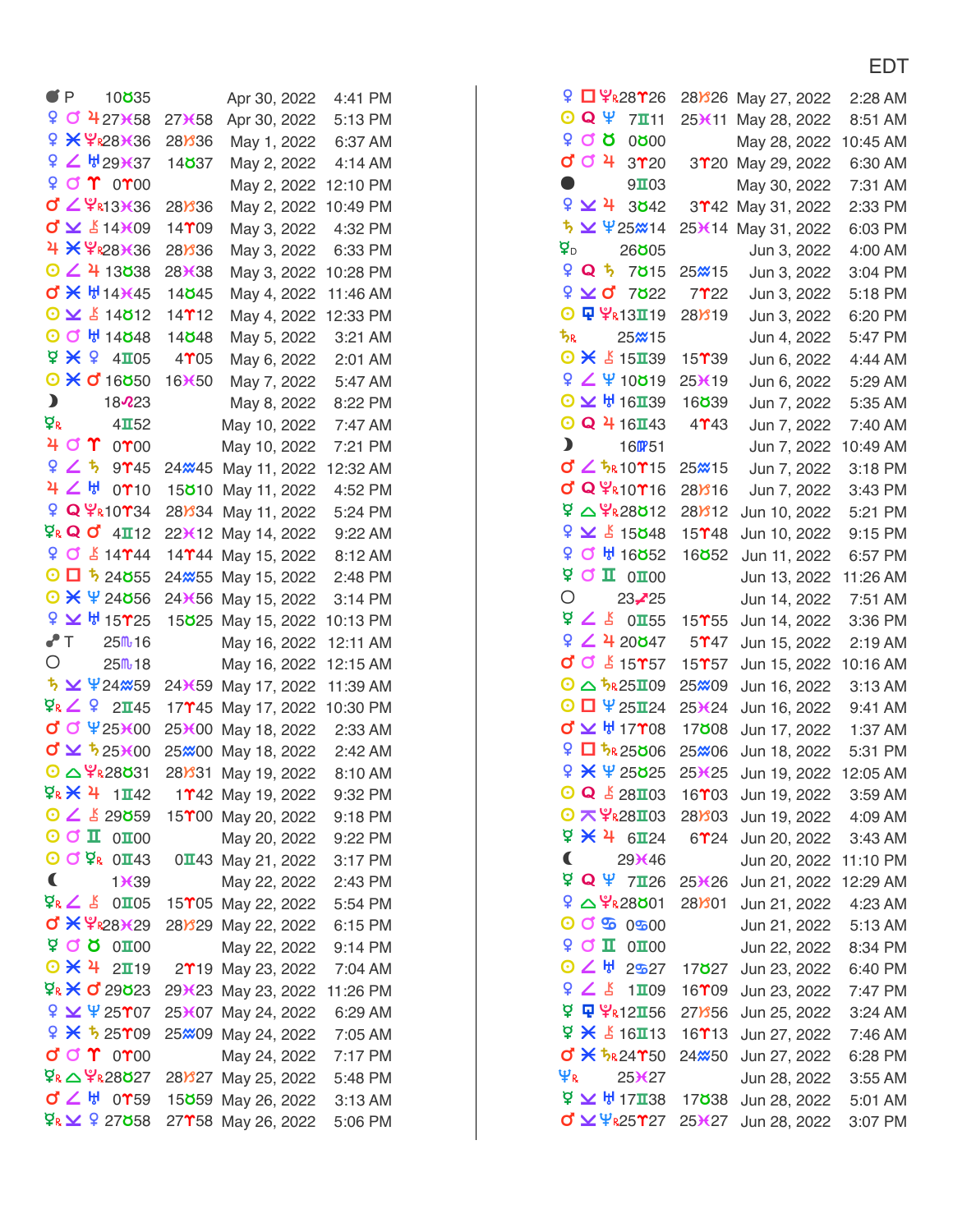| ⊙ □ 4<br>7518                                                                                                                                                                                                                                                                                                              | $7$ <sup>18</sup>   | Jun 28, 2022         | 8:59 PM   |
|----------------------------------------------------------------------------------------------------------------------------------------------------------------------------------------------------------------------------------------------------------------------------------------------------------------------------|---------------------|----------------------|-----------|
| D<br>7523                                                                                                                                                                                                                                                                                                                  |                     | Jun 28, 2022         | 10:53 PM  |
| $9 \times 4$<br>7119                                                                                                                                                                                                                                                                                                       | 7 <sup>19</sup>     | Jun 28, 2022         | 11:51 PM  |
| ¥<br>$Q\Psi_R$ 7127                                                                                                                                                                                                                                                                                                        | 25X27               | Jun 29, 2022         | 2:23 AM   |
| <b>D</b> Q 4 19120                                                                                                                                                                                                                                                                                                         | 7 <sup>20</sup>     | Jun 29, 2022         | 5:51 AM   |
| 0<br>$\times$ \$<br>7550                                                                                                                                                                                                                                                                                                   | $7\Pi50$            | Jun 29, 2022         | 10:08 AM  |
| $\boldsymbol{\Theta}$<br>$Q$ $O$<br>8531                                                                                                                                                                                                                                                                                   | 26T31               | Jun 30, 2022         | 3:30 AM   |
| ⊙ Q 5R 9541                                                                                                                                                                                                                                                                                                                | 24 <sup>2</sup> 41  | Jul 1, 2022          | 9:00 AM   |
| <b>♂ □ ¥R27147</b>                                                                                                                                                                                                                                                                                                         | 27)847              | Jul 1, 2022          | 10:13 PM  |
| $9$ $\Delta$ $\frac{1}{2}$ $\Omega$ $\frac{1}{2}$ $\frac{1}{2}$ $\frac{1}{2}$ $\frac{1}{2}$ $\frac{1}{2}$ $\frac{1}{2}$ $\frac{1}{2}$ $\frac{1}{2}$ $\frac{1}{2}$ $\frac{1}{2}$ $\frac{1}{2}$ $\frac{1}{2}$ $\frac{1}{2}$ $\frac{1}{2}$ $\frac{1}{2}$ $\frac{1}{2}$ $\frac{1}{2}$ $\frac{1}{2}$ $\frac{1}{2}$ $\frac{1}{2$ | 24 <b>x39</b>       | Jul 2, 2022          | 6:38 AM   |
| ₫<br>$\Box$ $\Psi$ <sub>R25</sub> $\Pi$ 26                                                                                                                                                                                                                                                                                 | 25X26               | Jul 2, 2022          | 4:52 PM   |
| ¥<br><b>Q ¥R12I44</b>                                                                                                                                                                                                                                                                                                      | 27) 344             | Jul 3, 2022          | 12:45 PM  |
| ₫.<br><b>ス</b> 字 <sub>R</sub> 27Ⅱ44                                                                                                                                                                                                                                                                                        | 27) 344             | Jul 3, 2022          | 10:13 PM  |
| <b>D</b> Q $\angle 28$ 120                                                                                                                                                                                                                                                                                                 | 16 <b>T</b> 20      | Jul 4, 2022          | 5:45 AM   |
| O 9 7R12543                                                                                                                                                                                                                                                                                                                | 27) 343             | Jul 4, 2022          | 1:11 PM   |
| ď<br><b>O Q Q 0200</b>                                                                                                                                                                                                                                                                                                     |                     | Jul 5, 2022          | 2:03 AM   |
| ₫<br>ර න<br>$0 - 00$                                                                                                                                                                                                                                                                                                       |                     | Jul 5, 2022          | 2:24 AM   |
| ₫.<br><b>X Q</b><br>0501                                                                                                                                                                                                                                                                                                   | 0001                | Jul 5, 2022          | 2:36 AM   |
| ¥<br>$\angle$ d'15 $\text{II}34$                                                                                                                                                                                                                                                                                           | 0834                | Jul 5, 2022          | 9:13 PM   |
| 9 × 5 16I22                                                                                                                                                                                                                                                                                                                | 16 <b>T22</b>       | Jul 6, 2022          | 1:17 PM   |
| 45.92928                                                                                                                                                                                                                                                                                                                   | 17 <b>858</b>       | Jul 6, 2022          | 2:18 PM   |
| $\mathbf{D}$<br>14≏59                                                                                                                                                                                                                                                                                                      |                     | Jul 6, 2022          | 10:15 PM  |
| ♀ ⊻ ₩ 18Ⅱ01                                                                                                                                                                                                                                                                                                                | 18 <b>801</b>       | Jul 7, 2022          | 10:27 PM  |
| $\boldsymbol{\odot}$<br>$\Box$ $\angle$ 16523                                                                                                                                                                                                                                                                              | 16 <b>T23</b>       | Jul 8, 2022          | 9:22 AM   |
| ₫<br>口 4 8506                                                                                                                                                                                                                                                                                                              | 8 <sup>06</sup>     | Jul 9, 2022          | 2:13 AM   |
| ₫<br>中 5R 9518                                                                                                                                                                                                                                                                                                             | 24 <b>%18</b>       | Jul 9, 2022          | 4:03 PM   |
| Q<br>Q 4 20108                                                                                                                                                                                                                                                                                                             | 8 <sup>0</sup> 08   | Jul 9, 2022          | 4:44 PM   |
| $\odot$<br><b>※ 出18506</b>                                                                                                                                                                                                                                                                                                 | 18 <b>806</b>       | Jul 10, 2022         | 4:38 AM   |
| ₫<br>9 7R12534                                                                                                                                                                                                                                                                                                             | 27) 34              | Jul 11, 2022         | 4:58 AM   |
| ø<br>$\Box$ $\angle$ 16525                                                                                                                                                                                                                                                                                                 | 16 <b>T25</b>       | Jul 13, 2022         | 12:07 AM  |
| $9$ $\Delta$ $\frac{1}{2}$ R24I07                                                                                                                                                                                                                                                                                          | 24%07               | Jul 13, 2022         | 12:27 AM  |
| О<br>$21$ <i><b>B<sub>21</sub></b></i>                                                                                                                                                                                                                                                                                     |                     | Jul 13, 2022         | 2:38 PM   |
| ₫<br>Q 018500                                                                                                                                                                                                                                                                                                              | 6000                | Jul 13, 2022         | 5:50 PM   |
| $9$ $\times$ $H$ 18513                                                                                                                                                                                                                                                                                                     | 18 <b>813</b>       | Jul 13, 2022         | 8:16 PM   |
| <b>d' Q</b> $\frac{1}{2}$ R 6005                                                                                                                                                                                                                                                                                           | 24 <b>x</b> 05      | Jul 13, 2022 8:26 PM |           |
| $\mathsf{Q}$ $\Box$ $\mathsf{\Psi}$ $\mathsf{R}25$ $\mathsf{\Pi}22$                                                                                                                                                                                                                                                        | $25*(22)$           | Jul 14, 2022         | 1:23 AM   |
| $9 \times \frac{6}{2}$ 271127                                                                                                                                                                                                                                                                                              | 27 <b>B</b> 27      | Jul 15, 2022 6:51 PM |           |
| $O \times 5R23556$                                                                                                                                                                                                                                                                                                         | 23 <sub>x</sub> 56  | Jul 16, 2022         | 7:34 AM   |
| $9 \times 5823555$                                                                                                                                                                                                                                                                                                         | 23 <sup>2</sup> 55  | Jul 16, 2022         | 11:55 AM  |
| <b>Q &amp; 28126</b>                                                                                                                                                                                                                                                                                                       | 16 <b>T</b> 26      | Jul 16, 2022         | 2:16 PM   |
| $O$ $O$ ¥ 24 $S$ 15                                                                                                                                                                                                                                                                                                        | $24$ % 15           | Jul 16, 2022         | 3:37 PM   |
| $9$ $\Delta$ $4$ $825$ $521$                                                                                                                                                                                                                                                                                               | 25(21)              | Jul 17, 2022         | $3:52$ AM |
| $0 \times 4$ 8831                                                                                                                                                                                                                                                                                                          | 8 <sup>1</sup> 31   | Jul 17, 2022         | 9:58 AM   |
| ©△¥R25520                                                                                                                                                                                                                                                                                                                  | 25 <sup>3</sup> (20 | Jul 17, 2022         | 6:55 PM   |
|                                                                                                                                                                                                                                                                                                                            |                     | Jul 17, 2022         | 9:32 PM   |
| ጀ <mark>ዏ</mark> ሦ <sub>ዬ27</sub> ை24                                                                                                                                                                                                                                                                                      | 27 <b>)</b> 24      | Jul 18, 2022 3:00 AM |           |
| $\Delta$ Q $\gamma$ 0 000                                                                                                                                                                                                                                                                                                  |                     | Jul 19, 2022 8:34 AM |           |
| Ψř<br>16 <b>T26</b>                                                                                                                                                                                                                                                                                                        |                     | Jul 19, 2022         | 11:21 AM  |

| <b>⊅ O</b> A<br>$0\,24$                                                                          | 18 <b>8</b> 24                        | Jul 19, 2022        | 1:06 PM            |
|--------------------------------------------------------------------------------------------------|---------------------------------------|---------------------|--------------------|
| 0 8 4 27 5 21                                                                                    | 27 <b><i>8</i>21</b>                  | Jul 19, 2022        | 9:38 PM            |
| $\sigma$ $\angle$ $\Psi$ <sub>R10</sub> o <sub>19</sub>                                          | 25X19                                 | Jul 20, 2022        | 2:03 AM            |
| C<br>$27^{\prime\prime}52$                                                                       |                                       | Jul 20, 2022        | 10:19 AM           |
| ፝ዸጞ<br>3526                                                                                      | 18 <b>826</b>                         | Jul 20, 2022        | 5:43 PM            |
| 425R<br>8 <sup>1</sup> 38                                                                        | 23 <del>%</del> 38                    | Jul 21, 2022        | 7:16 AM            |
| $\frac{1}{2}$ $\overline{2}$<br>$4\cdot 12$                                                      | 4512                                  | Jul 21, 2022        | 9:02 AM            |
| 0 Q V<br>0 <sub>00</sub>                                                                         |                                       | Jul 22, 2022        | 4:06 PM            |
| ⊙ Q ⊬<br>0 <sub>230</sub>                                                                        | 18 <b>830</b>                         | Jul 23, 2022        | 4:34 AM            |
| <b>ጀ ዓ <sub>ንዬ</sub></b><br>$8\cdot 29$                                                          | 23 <b>x</b> 29                        | Jul 23, 2022        | 11:36 AM           |
| ₫.<br>$\triangle$ 4<br>$8\cdot 40$                                                               | 8 <sup>1</sup> 40                     | Jul 23, 2022        | 1:52 PM            |
| ₫.<br><b>Ψ</b> ΨR10216                                                                           | 25X16                                 | Jul 24, 2022        | 8:57 AM            |
| ò<br>早な<br>8524                                                                                  | 23 <del>2</del> 24                    | Jul 24, 2022        | 8:15 PM            |
| Q<br>口 4<br>8542                                                                                 | 8 <sup>2</sup>                        | Jul 25, 2022        | 2:12 AM            |
| ጀ <b>9 Ψ<sub>R12</sub>21</b> 4                                                                   | $27$ $814$                            | Jul 25, 2022        | 8:52 AM            |
| $\overline{9}$ O 14-241                                                                          | 14 <b>8</b> 41                        | Jul 26, 2022        | 3:12 PM            |
| ₫.<br>$\triangle$ $\frac{1}{2}$ $\Omega$ 16 $\Omega$ 24                                          | 16 <b>T24</b>                         | Jul 27, 2022        | 12:55 PM           |
| 9 9 ሦR12510                                                                                      | 27Y <sub>310</sub>                    | Jul 27, 2022        | 10:53 PM           |
| $\bullet$<br>$5\,0.39$                                                                           |                                       | Jul 28, 2022        | 1:55 PM            |
| 4R<br>8 <sup>143</sup>                                                                           |                                       | Jul 28, 2022        | 4:38 PM            |
| $\overline{9}$ D $\overline{9}$ 18 $\overline{2}$ 38                                             | 18 <b>838</b>                         | Jul 28, 2022        | 5:15 PM            |
| <b>0 ≤ LR 16024</b>                                                                              | $16$ $T24$                            | Jul 29, 2022        | 5:58 AM            |
| 0 9 th 7258                                                                                      | 22 <b>~5</b> 8                        | Jul 31, 2022        | 12:14 AM           |
| $956$ ን አደ22058                                                                                  | 22 <sup>2</sup> 58                    | Jul 31, 2022        | 2:05 AM            |
| ¥<br>$\Box$ $\angle$ R <sub>16</sub> S <sub>22</sub>                                             | $16$ $722$                            | Jul 31, 2022        | 10:04 AM           |
| ¥ <mark>¥</mark> 4 <sub>R23</sub> 242                                                            | $8$ <sup>2</sup> 42                   | Jul 31, 2022        | 11:59 AM           |
| $0 \triangle 4R 8242$                                                                            | 8 <sup>142</sup>                      | Jul 31, 2022        | 6:36 PM            |
| <b>ロス半25208</b>                                                                                  | 25 <b></b> <del>X</del> 08            |                     | 7:23 AM            |
| <b>d</b> Q H 18843                                                                               | 18 <b>8</b> 43                        | Aug 1, 2022         | 7:53 PM            |
|                                                                                                  | 25X07                                 | Aug 1, 2022         | 6:15 AM            |
| 9 米 H18543                                                                                       | 18 <b>8</b> 43                        | Aug 2, 2022         |                    |
| ቑ <b>⊼</b> Ψ <sub>R27202</sub>                                                                   | 27Y <sub>8</sub> 02                   | Aug 2, 2022         | 8:25 AM<br>9:23 AM |
| 2 × 019524                                                                                       |                                       | Aug 2, 2022         |                    |
| <b>PON OFOO</b>                                                                                  | 19 <b>824</b>                         | Aug 2, 2022         | 9:59 PM            |
| O 9 7812200                                                                                      |                                       | Aug 4, 2022 2:57 AM |                    |
| <b>ጀ ሞ</b> ∠ል 1 <b></b> 019                                                                      | 27) 300                               | Aug 4, 2022 5:10 AM |                    |
| $\mathbf{\mathbf{z}}$                                                                            | $16$ <b><math>^{\prime}</math></b> 19 | Aug 4, 2022 9:49 PM |                    |
| 13m <sub>02</sub>                                                                                |                                       | Aug 5, 2022 7:07 AM |                    |
| $97$ 5R22534<br>$9$ $\Delta$ $4$ $25$ $302$                                                      | 22 <del>m</del> 34                    | Aug 5, 2022         | 12:22 PM           |
|                                                                                                  | $25*(02)$                             | Aug 7, 2022         | 12:42 PM           |
| $\sigma$ $\Box$ $\frac{1}{2}$ $\frac{1}{2}$ $\frac{2}{2}$ $\frac{2}{3}$ $\Box$                   | 22 <b>x</b> 25                        | Aug 7, 2022         | 3:56 PM            |
| $Q$ ን <sub>κ</sub> 7021<br>$0 \triangle$ $\frac{1}{2}$ $\frac{1}{2}$ $\frac{1}{2}$ $\frac{1}{2}$ | 22 <del>,</del> 21                    | Aug 8, 2022         | 3:19 PM            |
|                                                                                                  | $16$ <b>T</b> $16$                    | Aug 8, 2022 4:00 PM |                    |
| ¥ <b>∂ ¥</b> Ջ653                                                                                | 26 <b>B</b> 53                        | Aug 9, 2022         | 1:17 AM            |
| ☆ 74k 80230                                                                                      | 8 <sup>1</sup> 30                     | Aug 9, 2022         | 9:05 AM            |
| <b>d</b> ∠ 4R23030                                                                               | $8$ T30                               | Aug 9, 2022         | 9:26 AM            |
| $\varphi$ Q $\psi$ <sub>R</sub> 90758                                                            | 24 <b></b> <del>X</del> 58            | Aug 10, 2022        | 8:14 AM            |
| $\odot$ $\Box$ $\frac{11}{3}$ 18251 18851                                                        |                                       | Aug 11, 2022        | 8:53 AM            |
| ጀ <b>፱</b> ¥ <sub>ዪ11</sub> ው50                                                                  | 26Y50                                 | Aug 11, 2022        | 1:58 PM            |

## EDT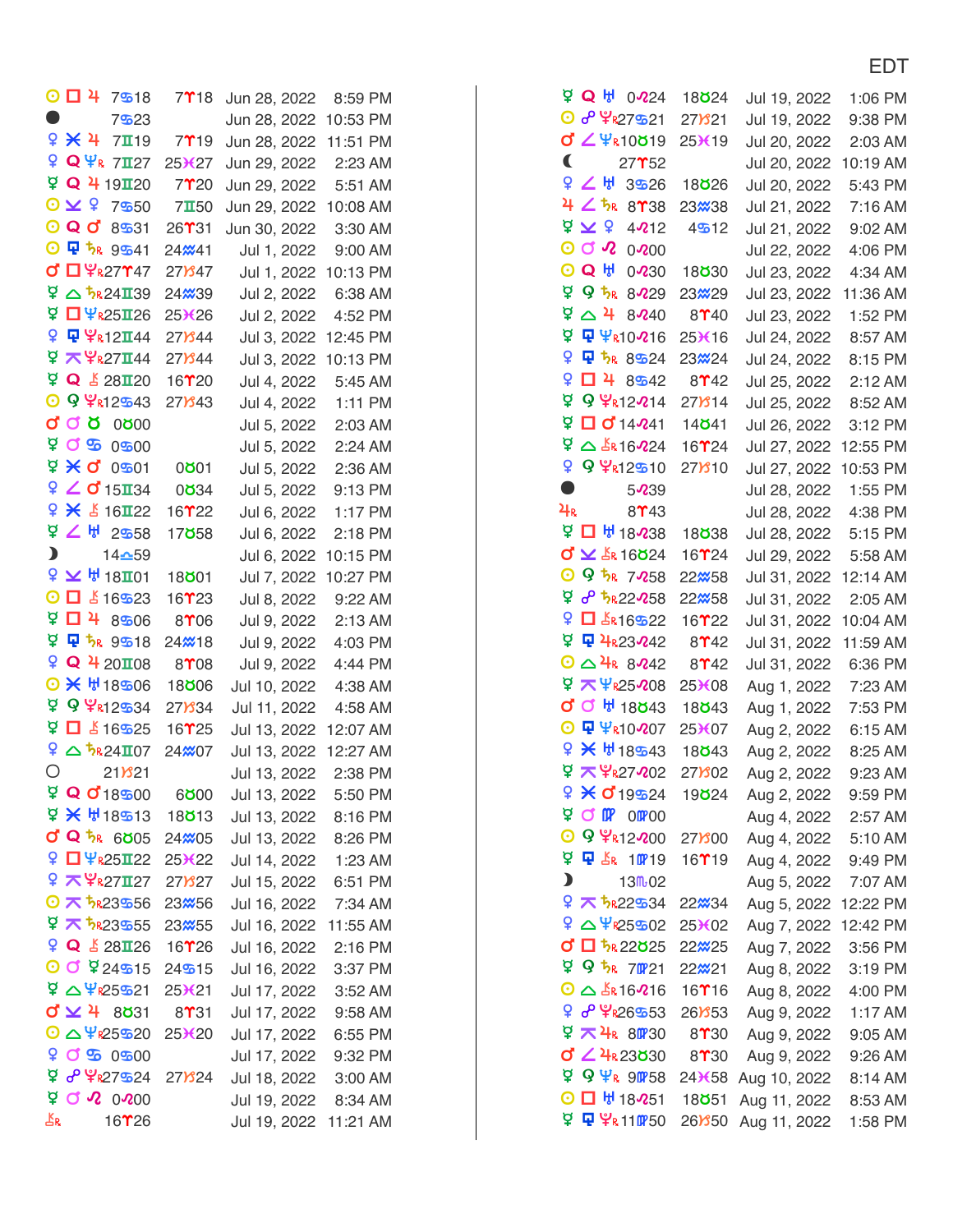| $5QV$ 0.000                                  |                                         | Aug 11, 2022                 | 2:29 PM  |
|----------------------------------------------|-----------------------------------------|------------------------------|----------|
| <b>σ * Ψ</b> κ24656                          | 24 <b></b> <del>X</del> 56              | Aug 11, 2022                 | 5:43 PM  |
| Ο<br>19 <b>x</b> 21                          |                                         | Aug 11, 2022                 | 9:36 PM  |
| 9 Q ⊎ 0·252                                  | 18 <b>852</b>                           | Aug 12, 2022                 | 7:23 AM  |
| $O$ $op$ $\frac{t}{R}$ $21$ $254$            | 21 <b></b> 854                          | Aug 14, 2022                 | 1:10 PM  |
| $9 \times 160009$                            | 16 <b>T</b> 09                          | Aug 14, 2022                 | 1:40 PM  |
| <u>σ' △ Ψ<sub>R</sub>26</u> ö46              | $26$ <i><b>846</b></i>                  | Aug 14, 2022                 | 5:27 PM  |
| ⊙ Q 4R23211                                  | $8$ $^{\prime}$ 11                      | Aug 15, 2022                 | 9:05 PM  |
| $\frac{6}{5}$ $\Delta$ $\frac{11}{5}$ 180754 | 18 <b>854</b>                           | Aug 16, 2022                 | 1:46 PM  |
| 95R6243                                      | 21 <i></i> 243                          | Aug 17, 2022                 | 2:05 AM  |
| <b>⊙ 不 半R24249</b>                           | 24 <sup>3</sup> 49                      | Aug 17, 2022                 | 1:56 PM  |
| $9$ $\triangle$ 4k 8002                      | 8 <sup>0</sup> 02                       | Aug 18, 2022                 | 4:02 AM  |
| ቑ <b>⊼</b> <i>፟</i> አደ10736                  | 21 <b>x</b> 36                          | Aug 18, 2022                 | 3:05 PM  |
| €<br>26 <b>812</b>                           |                                         | Aug 19, 2022                 | 12:36 AM |
| © KYR26240                                   | 26Y340                                  | Aug 19, 2022                 | 12:09 PM |
| 9 <mark>4</mark> ΨR 9246                     | 24 <b>)</b> (46                         | Aug 19, 2022                 | 1:55 PM  |
| ਹ<br>9 4R220756                              | 7 <sup>1</sup> 56                       | Aug 19, 2022                 | 4:27 PM  |
| CCI 0I00                                     |                                         | Aug 20, 2022                 | 3:56 AM  |
| 9 9 ሦR11 238                                 | 26 <b>B</b> 38                          | Aug 21, 2022                 | 2:25 AM  |
| ቑ <sup>θΨ</sup> R24 <mark>0</mark> 744       | 24 <b></b> 644                          | Aug 21, 2022                 | 3:40 AM  |
| <b>O ∠</b> AR 0158                           | $15$ <sup><math>\text{T}</math>58</sup> | Aug 21, 2022                 | 7:44 PM  |
| ዩ Q 0 13222                                  | $1 \mathbf{I} 22$                       | Aug 22, 2022                 | 12:11 PM |
| ቑ△¥ <sub>R26</sub> m36                       | 26Y36                                   | Aug 22, 2022                 | 5:58 PM  |
| $CP$ $OP$ $OR$ 00<br>0.                      |                                         | Aug 22, 2022                 | 11:16 PM |
| O Q _ _ _ s <sub>R</sub> 00754               | $15$ <sup><math>\gamma</math></sup> 54  | Aug 23, 2022                 | 9:52 PM  |
| H,<br>18 <b>855</b>                          |                                         |                              | 9:54 AM  |
| $9 \triangle$ $\frac{15033}{500}$            | $15$ <sup><math>\gamma</math></sup> 53  | Aug 24, 2022<br>Aug 24, 2022 | 1:30 PM  |
| $90 - 0 - 00$                                |                                         | Aug 25, 2022                 | 9:02 PM  |
| ቑ 9 ឹk 0 <u>≏</u> 50                         | $15$ $^{\circ}$ 50                      | Aug 26, 2022                 | 4:43 PM  |
| Q.<br>□ th <sub>R18</sub> 255                | 18 <b>855</b>                           | Aug 27, 2022                 | 12:33 AM |
| $\odot$ $\Box$ $\sigma'$ 3 $m$ 57            | $3\Pi 57$                               | Aug 27, 2022                 | 1:27 AM  |
| O<br>40P04                                   |                                         | Aug 27, 2022                 | 4:17 AM  |
| 96520052                                     | 20 <sub>x</sub> 52                      | Aug 28, 2022                 | 2:27 PM  |
| O 9 5R 50750                                 | 20 <sub>x</sub> 50                      | Aug 29, 2022 12:20 AM        |          |
| 9 中 4R22206                                  | 7 <sup>06</sup>                         | Aug 29, 2022 2:29 PM         |          |
| ਕੁ<br>P 버R 3≏54                              | 18 <b>854</b>                           |                              |          |
| ⊙ K 4R 7002                                  | 7 <sup>02</sup>                         | Aug 30, 2022 1:52 AM         |          |
| 9 天 半R24228                                  |                                         | Aug 30, 2022 6:08 AM         |          |
| $\sigma$ Q $\Psi$ <sub>R</sub> 6128          | 24 <sup>×</sup> 28                      | Aug 31, 2022                 | 12:36 PM |
| ¥ ₽ 5△36                                     | 24 <sup>×</sup> 28                      | Aug 31, 2022                 | 3:45 PM  |
| $\sigma$ $\times$ $4k$                       | 20 <del>%</del> 36                      | Sep 1, 2022                  | 7:00 AM  |
| $6$ <b>H</b> $49$                            | $6$ $^{\prime}$ 49                      | Sep 1, 2022                  | 7:51 AM  |
| $\odot$ 9 $\Psi$ <sub>R</sub> 90726          | 24 <b>)</b> (26                         | Sep 1, 2022 5:44 PM          |          |
| 9 天毕R26225                                   | $26$ <i>m</i> $325$                     | Sep 2, 2022 2:33 AM          |          |
| ቑ ∂ 4R 6 <u>^</u> 39                         | $6$ $^{\circ}$ 39                       | Sep 2, 2022                  | 9:49 PM  |
| $\mathbf{\mathbf{z}}$<br>$11 - 14$           |                                         | Sep 3, 2022                  | 2:08 PM  |
| ⊙ Q ¥R 11024                                 | $26$ <i>m</i> $324$                     | Sep 3, 2022                  | 6:16 PM  |
| Q.<br>OF OF OO                               |                                         | Sep 5, 2022 12:04 AM         |          |
| Q.<br><b>中 齿 00730</b>                       | $15$ <sup><math>*</math></sup> 30       | Sep 5, 2022                  | 9:48 AM  |

| $O \times$ $K$ 15025                     | 15 $\Upsilon$ 25                         | Sep 7, 2022                  | 9:38 PM            |
|------------------------------------------|------------------------------------------|------------------------------|--------------------|
| 9 ዓ <i>ካ</i><br>50705                    | 20 <del>%</del> 05                       | Sep 9, 2022                  | 2:46 AM            |
| 9 不4R 50P53                              | 5 <sup>0</sup> 53                        | Sep 9, 2022                  | 6:06 PM            |
| ¥r<br>$8 - 55$                           |                                          | Sep 9, 2022                  | 11:38 PM           |
| <b>σ Φ Ψ<sub>R11</sub>I18</b>            | 26Y <sub>18</sub>                        | Sep 10, 2022                 | 1:40 AM            |
| Ο<br>17(41)                              |                                          | Sep 10, 2022                 | 5:59 AM            |
| $O \triangle$ $H_R$ 18 $M$ 47            | 18 <b>8</b> 47                           | Sep 11, 2022                 | 9:08 AM            |
| ጀ <sub>R</sub> ⊻ ♀ 8 <u>≏</u> 42         | 80742                                    | Sep 12, 2022                 | 12:48 AM           |
| $9 \Psi_R$ 9009                          | $24*(09)$                                | Sep 12, 2022                 | 9:25 AM            |
| $O \times$ $5.190753$                    | 19 <b></b> 253                           | Sep 12, 2022                 | 12:08 PM           |
| O 9 4R201728                             | 5 <sup>28</sup>                          | Sep 13, 2022                 | 2:37 AM            |
| 오 모 우R110715                             | $26$ <i>Y</i> $15$                       | Sep 14, 2022                 | 2:14 AM            |
| ♀□ o 14m23                               | $14$ II <sub>23</sub>                    | Sep 16, 2022                 | 2:48 PM            |
| © <b>∂ ¥<sub>R</sub>24</b> 02            | 24)(02                                   | Sep 16, 2022                 | 6:20 PM            |
| $9 \times 150003$                        | 15 <sup>2</sup> 03                       | Sep 17, 2022                 | 3:24 AM            |
| $\blacksquare$<br>$24$ <b>II</b> 59      |                                          | Sep 17, 2022                 | 5:52 PM            |
| <b>σ * Δε 15π00</b>                      | $15$ <sup><math>*</math>00</sup>         | Sep 17, 2022                 | 11:54 PM           |
| ቑ <mark>k ♂ 4A 4△</mark> 45              | 4 <sup>2</sup> 45                        | Sep 18, 2022                 | 6:33 PM            |
| $O \triangle 4$ R260712                  | $26$ <i>l</i> $312$                      | Sep 18, 2022                 | 11:57 PM           |
|                                          | 19 <del>2</del> 31                       | Sep 19, 2022                 | 12:19 AM           |
|                                          | 18 <b>838</b>                            | Sep 19, 2022                 | 10:02 PM           |
| º △ ₩R180738                             | 18 <b>838</b>                            | Sep 20, 2022                 | 12:44 AM           |
| ¥ ₹ 5R19026                              | 19 <b>2</b> 26                           | Sep 20, 2022                 | 4:11 PM            |
| 9 9 4R19029                              | 4 <sup>29</sup>                          | Sep 20, 2022                 | 5:12 PM            |
| <b>d' Q 4R16125</b>                      | $4$ $^{\circ}$ 25                        | Sep 21, 2022                 | 6:16 AM            |
| <u>¥<sub>R</sub>∠ ち<sub>R</sub> 4γ24</u> | 19 <b>2</b> 24                           | Sep 21, 2022                 | 9:07 AM            |
| O 9 $\frac{1}{2}$ R 291748               | $14$ <b>T</b> $48$                       | Sep 22, 2022                 | 4:19 PM            |
| $\odot$ $\odot$ $\triangle$ 0 $\odot$ 00 |                                          | Sep 22, 2022                 | 9:03 PM            |
| 0<br>$Q \Delta R$<br>$0 - 14$            | $0 - 14$                                 | Sep 23, 2022                 | 2:49 AM            |
| $9$ O $\mathbb{R}$ 0 $\geq$ 00           |                                          | Sep 23, 2022                 | 8:04 AM            |
|                                          | $14$ $146$                               |                              | $1:14$ PM          |
| $9 \sigma \Psi$ R230749                  | 23 <b>)</b> (49                          | Sep 23, 2022<br>Sep 24, 2022 | 4:50 AM            |
| $\bullet$<br>$2 - 49$                    |                                          |                              |                    |
|                                          |                                          | Sep 25, 2022                 | 5:55 PM            |
| $Q \mathbf{Z}$ $HR18$ IZ9                | 26 <b>B</b> 09<br>18 <b>ö</b> 29         | Sep 26, 2022                 | $1:45$ AM          |
|                                          | 18 <b>ö</b> 29                           | Sep 26, 2022 10:13 AM        |                    |
| ዋ <mark>κ <b>C</b> 9 260 4</mark> 7      | 26m <sup>2</sup> 47                      | Sep 26, 2022 10:22 AM        |                    |
| 0 8 4R 3-42                              | 3 <sup>2</sup>                           | Sep 26, 2022                 | 1:58 PM<br>3:33 PM |
| ⊙ ロ ちR 4△08                              |                                          | Sep 26, 2022                 |                    |
| <u>ጀ<sub>ዬ</sub> △ ¥ዬ26⊮09</u>           | 19 <del>%</del> 08<br>$26$ <i>Y</i> $09$ | Sep 27, 2022                 | 2:26 AM<br>8:56 AM |
| $\sigma$ $\Delta$ $\frac{1}{2}$ R19I06   | 19 <del>%</del> 06                       | Sep 27, 2022                 | 1:48 AM            |
| 4R 4 th 3725                             |                                          | Sep 28, 2022                 |                    |
| 9 9 5R290732                             | 18 <b>825</b><br>14 <b>T32</b>           | Sep 28, 2022<br>Sep 28, 2022 | 3:57 PM<br>6:54 PM |
| $9$ O $\triangle$ 0 $\triangle$ 00       |                                          |                              |                    |
| ¥ ራ ችዬ 3 <u>≏</u> 02                     | 3 <sup>02</sup>                          | Sep 29, 2022                 | 3:49 AM            |
| $O$ 9 $\Psi$ <sub>R</sub> 8-37           | 23 <sup>3</sup> 637                      | Oct 1, 2022                  | 2:11 PM<br>3:58 PM |
| ♀ Q ₩R 3 <u>△</u> 20                     | 18 <b>820</b>                            | Oct 1, 2022<br>Oct 1, 2022   | 7:59 PM            |
| $\,mathbf{p}$<br>240712                  |                                          |                              |                    |
|                                          |                                          | Oct 2, 2022                  | 5:07 AM            |

## EDT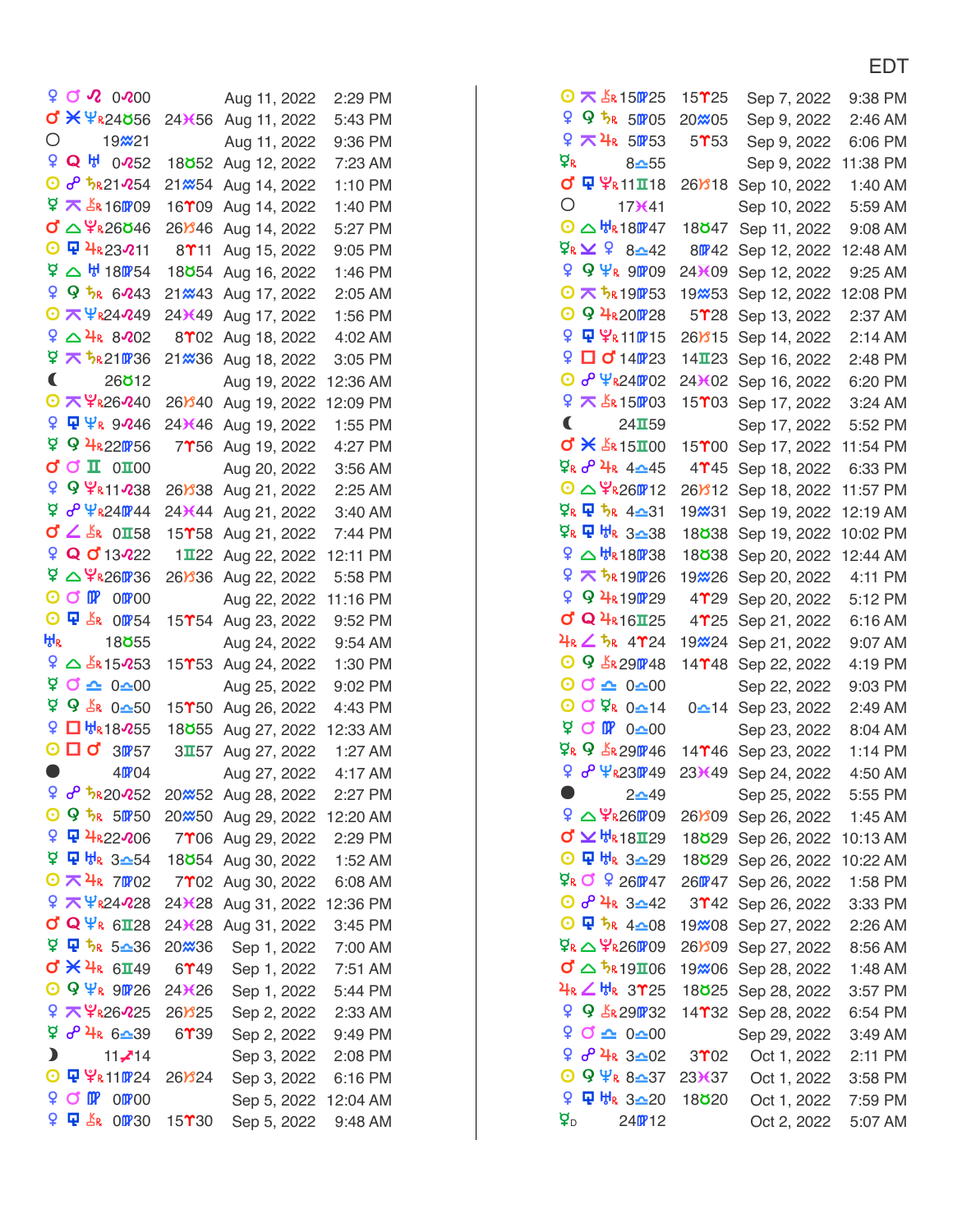| ¥                                          | Q 5R 3 <u>≏</u> 57                | 18 <b></b> %57                                                                                                                                                                                                                                                                                          | Oct 2, 2022           | $7:41$ AM |
|--------------------------------------------|-----------------------------------|---------------------------------------------------------------------------------------------------------------------------------------------------------------------------------------------------------------------------------------------------------------------------------------------------------|-----------------------|-----------|
| D                                          | $9$ $847$                         |                                                                                                                                                                                                                                                                                                         | Oct 2, 2022           | 8:14 PM   |
| ¥                                          | 9 ¥ <sub>ዪ 8≏31</sub>             | 23X31                                                                                                                                                                                                                                                                                                   | Oct 5, 2022 11:29 PM  |           |
| ₫                                          | △ ¥ <sub>R26</sub> 07             | 26)807                                                                                                                                                                                                                                                                                                  | Oct 6, 2022           | 11:55 PM  |
| 0                                          | o <sup>0</sup> ER14 <u>0</u> 09   | $14$ <sup><math>m</math></sup> 09                                                                                                                                                                                                                                                                       | Oct 7, 2022           | 6:48 AM   |
| ¥۵                                         | 26 <b>B</b> 07                    |                                                                                                                                                                                                                                                                                                         | Oct 8, 2022           | 5:56 PM   |
| Ο                                          | 16 <b>T33</b>                     |                                                                                                                                                                                                                                                                                                         | Oct 9, 2022           | 4:55 PM   |
| <b>D</b> 9 5 29 702                        |                                   | $14$ $02$                                                                                                                                                                                                                                                                                               | Oct 10, 2022          | 12:12 AM  |
| $\boldsymbol{\odot}$                       | 9 4R16-56                         | 11156                                                                                                                                                                                                                                                                                                   | Oct 10, 2022          | 2:24 AM   |
| ¥                                          | <u>ራ _&amp; \$</u> 4 <u>-0</u> 1  | $14$ T $01$                                                                                                                                                                                                                                                                                             | Oct 10, 2022          | 9:15 AM   |
| ₫                                          | $\sigma$ $\approx$ 0 $\approx$ 00 |                                                                                                                                                                                                                                                                                                         | Oct 10, 2022          | 7:50 PM   |
| <b>⊙ 不 ₩R18-02</b>                         |                                   | 18 <b>802</b>                                                                                                                                                                                                                                                                                           | Oct 11, 2022          | 5:12 AM   |
| $0 \triangle 5.18 - 42$                    |                                   | 18 <b>x</b> 42                                                                                                                                                                                                                                                                                          | Oct 11, 2022          | 9:06 PM   |
| <b>d'</b> □ ¥R23I21                        |                                   | 23X21                                                                                                                                                                                                                                                                                                   | Oct 12, 2022          | 1:46 AM   |
| ⊉ ∂ 4R 1 <u>≏</u> 41                       |                                   | 11141                                                                                                                                                                                                                                                                                                   | Oct 12, 2022          | 3:23 AM   |
| ¥                                          | 9 4R16-38                         | 1 <sup>2</sup> 38                                                                                                                                                                                                                                                                                       | Oct 12, 2022          | 11:41 AM  |
| ₫                                          | Q 방 2≏58                          | 17 <b>858</b>                                                                                                                                                                                                                                                                                           | Oct 13, 2022          | 2:00 AM   |
| Q                                          | <b>KHR17△57</b>                   | 17 <b>8</b> 57                                                                                                                                                                                                                                                                                          | Oct 13, 2022          | 12:57 PM  |
| ₫ Q 5R 3 <u>0</u> 40                       |                                   | 18 <b>%40</b>                                                                                                                                                                                                                                                                                           | Oct 13, 2022          | 1:41 PM   |
| º △ 5R18239                                |                                   | 18 <sub>x</sub> 39                                                                                                                                                                                                                                                                                      | Oct 14, 2022          | 2:20 AM   |
| <b>⊙ 不</b> 半k23△15                         |                                   | 23K15                                                                                                                                                                                                                                                                                                   | Oct 16, 2022          | 11:39 AM  |
| $9 \Psi_8 8 - 15$                          |                                   | 23X15                                                                                                                                                                                                                                                                                                   | Oct 16, 2022          | 2:27 PM   |
| C                                          | 24519                             |                                                                                                                                                                                                                                                                                                         | Oct 17, 2022          | 1:15 PM   |
| 9 天平R23-13                                 |                                   | 23X13                                                                                                                                                                                                                                                                                                   | Oct 17, 2022          | 5:59 PM   |
| $O \triangle$ o' 24 $\triangle$ 31         |                                   | 24131                                                                                                                                                                                                                                                                                                   | Oct 17, 2022          | 6:05 PM   |
| $9 \triangle 0^24 \triangle 42$            |                                   | $24$ <b>II</b> 42                                                                                                                                                                                                                                                                                       | Oct 18, 2022          | 10:20 PM  |
| $\boldsymbol{\odot}$                       | □ ¥26 <u>0</u> 9                  | 26Y09                                                                                                                                                                                                                                                                                                   | Oct 19, 2022          | 9:33 AM   |
| ቑ ∂ <sup>8</sup> £213-35                   |                                   | 13 <sup>2</sup> 35                                                                                                                                                                                                                                                                                      | Oct 19, 2022          | 9:23 PM   |
| ¥                                          | □ ¥26≏09                          | 26Y09                                                                                                                                                                                                                                                                                                   | Oct 20, 2022          | 2:02 AM   |
| ₫                                          | 9 4R15-40                         | 0 <sup>1</sup> 40                                                                                                                                                                                                                                                                                       | Oct 21, 2022          | 3:14 AM   |
| $\boldsymbol{\Theta}$                      | 9 5R28-30                         | 13 <sup>2</sup> 30                                                                                                                                                                                                                                                                                      | Oct 21, 2022          | 6:37 PM   |
| 9 9 5R28-30                                |                                   | 13T30                                                                                                                                                                                                                                                                                                   | Oct 21, 2022          | 11:07 PM  |
|                                            |                                   | 17 <b>838</b>                                                                                                                                                                                                                                                                                           | Oct 22, 2022          | 7:24 AM   |
|                                            |                                   | $\odot$ $\odot$ $\odot$ $\odot$ $\odot$ $\odot$ $\odot$ $\odot$ $\odot$ $\odot$ $\odot$ $\odot$ $\odot$ $\odot$ $\odot$ $\odot$ $\odot$ $\odot$ $\odot$ $\odot$ $\odot$ $\odot$ $\odot$ $\odot$ $\odot$ $\odot$ $\odot$ $\odot$ $\odot$ $\odot$ $\odot$ $\odot$ $\odot$ $\odot$ $\odot$ $\odot$ $\odot$ | Oct 22, 2022 5:17 PM  |           |
|                                            |                                   | $\frac{6}{4}$ $\Delta$ $\frac{1}{2}$ $\Omega$ $\frac{18}{3}$ $\Omega$ $\frac{35}{2}$ $\Omega$                                                                                                                                                                                                           | Oct 22, 2022 8:59 PM  |           |
| $\mathbf{t}_{\text{D}}$                    | 18 <b>x</b> 35                    |                                                                                                                                                                                                                                                                                                         | Oct 23, 2022 12:07 AM |           |
| $9$ O M $0$ M 00                           |                                   |                                                                                                                                                                                                                                                                                                         | Oct 23, 2022 3:51 AM  |           |
| $\odot$ of $mc$                            | 0 <sup>m</sup> 00                 |                                                                                                                                                                                                                                                                                                         | Oct 23, 2022 6:35 AM  |           |
| $9 \times 4$ <sub>R</sub> 0m <sup>25</sup> |                                   | $0^{\circ}25$                                                                                                                                                                                                                                                                                           | Oct 23, 2022 11:57 AM |           |
| $O \times 4$ <sub>R</sub> 0m <sup>24</sup> |                                   | $0$ <sup>24</sup>                                                                                                                                                                                                                                                                                       | Oct 23, 2022 4:20 PM  |           |
| $d$ Q $\&$ $k$ 25 $\text{II}$ 23           |                                   | 13 <b>Y</b> 23                                                                                                                                                                                                                                                                                          | Oct 24, 2022 4:21 PM  |           |
| $99H_R$ 2m <sup>31</sup>                   |                                   | 17 <b>ö</b> 31                                                                                                                                                                                                                                                                                          | Oct 25, 2022 4:10 AM  |           |
| $\bullet$                                  | 2 <sub>m</sub> 00                 |                                                                                                                                                                                                                                                                                                         | Oct 25, 2022 6:49 AM  |           |
| P                                          | 2m <sub>0</sub> 07                |                                                                                                                                                                                                                                                                                                         | Oct 25, 2022 7:00 AM  |           |
|                                            |                                   | $\frac{1}{2}$ $\times$ $\frac{4}{23}$ $\approx$ 04 23 $\times$ 04                                                                                                                                                                                                                                       | Oct 25, 2022 12:29 PM |           |
| <b>◎ 9 HR 2m30 17830</b>                   |                                   |                                                                                                                                                                                                                                                                                                         | Oct 25, 2022 6:44 PM  |           |
|                                            |                                   | $\sqrt{9}$ $\triangle$ $\sqrt{25}$ $\triangle$ 32 25 II 32                                                                                                                                                                                                                                              | Oct 26, 2022 11:36 PM |           |
|                                            |                                   | $4\sqrt{26}$ 26 - 12 26 312                                                                                                                                                                                                                                                                             | Oct 27, 2022          | 9:08 AM   |

| 4 0 K 0 Y 00                                       |                    | Oct 28, 2022 | 1:09 AM   |
|----------------------------------------------------|--------------------|--------------|-----------|
| ቑ 9 £ <sub>R28</sub> _13                           | 13 $\Upsilon$ 13   | Oct 28, 2022 | 1:54 PM   |
|                                                    | $22$ <b>K</b> 59   | Oct 29, 2022 | 12:45 PM  |
| ₫ K 4R29△52                                        | 29(52)             | Oct 29, 2022 | 1:31 PM   |
| $\frac{1}{2}$ of M <sub>b</sub> 0M <sub>b</sub> 00 |                    | Oct 29, 2022 | 3:22 PM   |
| ďκ<br>$25\text{II}37$                              |                    | Oct 30, 2022 | $9:26$ AM |
| ቑ 9 <del>⊎</del> ዪ 2ጤ17                            | 17 <b>ö</b> 17     | Oct 31, 2022 | 12:12 AM  |
| ⊙<br><b>中半</b> 7057                                | $22*(57)$          | Oct 31, 2022 | 5:50 AM   |
| 9 中 OR10M36                                        | $25$ II 36         | Oct 31, 2022 | 2:55 PM   |
| $8\%49$                                            |                    | Nov 1, 2022  | $2:36$ AM |
|                                                    |                    |              |           |
| 9 不 $$R13m01$                                      | 13 <sup>2</sup> 01 | Nov 2, 2022  | $1:12$ PM |
| <b>⊙ Q d</b> R10m32                                | $25$ II 32         | Nov 2, 2022  | 7:39 PM   |
| 할 및 ¥R 7M54                                        | 22(54)             | Nov 3, 2022  | $9:31$ AM |
| 9 Q ¥ 14m <sup>17</sup>                            | $26$ $817$         | Nov 3, 2022  | $1:17$ PM |
| 오 모 4k14m29                                        | 29)(29             | Nov 3, 2022  | 5:15 PM   |
| ¥ <mark>ዋ ሆ</mark> ል10ጤ24                          | 25124              | Nov 4, 2022  | 10:01 PM  |
| <b>⊙ 不 上</b> 12m55                                 | 12 $\Upsilon$ 55   | Nov 5, 2022  | $4:56$ AM |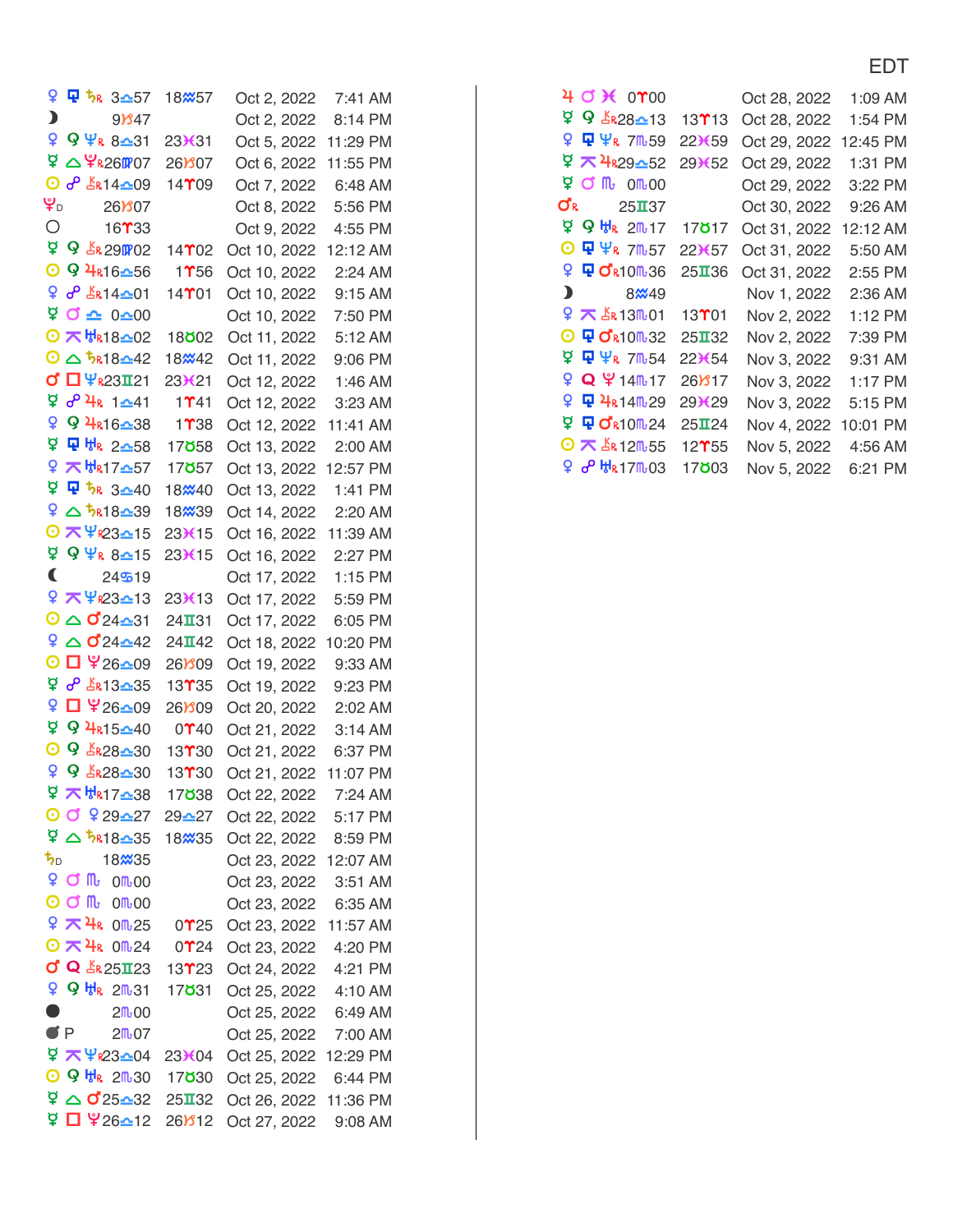| ¥ ₹ \$R12m52                                                         | $12$ <sup><math>\gamma</math>52</sup> | Nov 6, 2022           | $9:34$ AM |
|----------------------------------------------------------------------|---------------------------------------|-----------------------|-----------|
| <b>⊙ Q 4R14m18</b>                                                   | 29 <b>K</b> 18                        | Nov 6, 2022           | 1:08 PM   |
| O Q \14m-19                                                          | 26Y <sub>19</sub>                     | Nov 6, 2022           | 1:27 PM   |
| $9$ 0 5 18 6 47                                                      | 18 <b><i></i></b> 47                  | Nov 7, 2022           | 2:33 AM   |
| 모 무 4R14m16                                                          | 29 <b>K</b> 16                        | Nov 7, 2022           | 6:10 AM   |
| ቑ Q ¥ 14m20                                                          | 26Y <sub>20</sub>                     | Nov 7, 2022           | 7:07 AM   |
| ✔T<br>15 <b>ö</b> 59                                                 |                                       | Nov 8, 2022           | 5:59 AM   |
| О<br>16 <b>801</b>                                                   |                                       | Nov 8, 2022           | 6:03 AM   |
| O O 9 16m-15                                                         | $16m + 15$                            | Nov 8, 2022           | 11:42 AM  |
| <u>ዋ ራ ዙ</u> 16 - 55                                                 | 16 <b>ö</b> 55                        | Nov 8, 2022           | 9:39 PM   |
| O & HR16M55                                                          | 16 <b>855</b>                         | Nov 9, 2022           | 3:26 AM   |
| $9$ O $\frac{1}{2}$ 18m <sup>52</sup>                                | 18 <b>x</b> 52                        | Nov 10, 2022          | 2:51 AM   |
| $9$ $\triangle$ $4$ <sub>R22</sub> m <sub>48</sub>                   | 22)(48)                               | Nov 10, 2022          | 7:21 AM   |
| $\sigma$ <sub>R</sub> Q $\frac{1}{2}$ <sub>R</sub> 24 $\pi$ 44       | $12$ $^{\circ}$ $44$                  | Nov 10, 2022          | 8:56 AM   |
| $O$ $D$ $5$ 18 $m$ 54                                                | 18 <sub>x</sub> 54                    | Nov 11, 2022          | 3:03 AM   |
| 9 不OR24031                                                           | $24$ <b>II</b> 31                     | Nov 11, 2022          | 4:06 PM   |
| ቑ△Ψ <sub>R22</sub> M <sub>46</sub>                                   | 22 <sup>3</sup> 46                    | Nov 12, 2022          | 1:35 PM   |
| ዩ ¥ ¥ 26m <sub>25</sub>                                              | 26Y <sub>25</sub>                     | Nov 13, 2022          | 4:40 AM   |
| <sup>ロ</sup> 不024010                                                 | 24110                                 | Nov 13, 2022          | 10:46 AM  |
| <b>Q</b><br><b>中 上R27m36</b>                                         | $12$ <sup><math>*</math></sup> $36$   | Nov 14, 2022          | 3:18 AM   |
| ቑ ¥ ¥ 26m27                                                          | 26Y <sub>27</sub>                     | Nov 14, 2022          | 9:27 PM   |
| $O \triangle \Psi$ R22m 45                                           | 22 <sup>3</sup> 45                    | Nov 14, 2022          | 10:43 PM  |
| $9$ $\triangle$ $4$ <sub>R28</sub> m <sub>56</sub>                   | 28¥56                                 | Nov 15, 2022          | 4:35 AM   |
| ¥ Q 上k27m33                                                          | $12$ $^{\circ}$ $33$                  | Nov 15, 2022          | 2:20 PM   |
| <b>⊙ 不 ♂</b> 23M39                                                   | 23139                                 | Nov 15, 2022          | 8:06 PM   |
| $90 \times 0.200$                                                    |                                       | Nov 16, 2022          | 1:08 AM   |
| €<br>24210                                                           |                                       | Nov 16, 2022          | 8:27 AM   |
| ₫<br>$\triangle$ 4 <sub>R28</sub> $\text{m}$ <sub>53</sub>           | 28 <b>)</b> (53                       | Nov 16, 2022          | 10:42 AM  |
| $90 \times 0$ $\sqrt{00}$                                            |                                       | Nov 17, 2022          | 3:41 AM   |
| ¥.<br>9 HR 1,734                                                     | 16 <b>834</b>                         | Nov 17, 2022          | 7:14 AM   |
| ቑ <b>9 ₩</b> 1 <b>.</b> 732                                          | 16 <b>832</b>                         | Nov 18, 2022          | 3:19 AM   |
| <b>⊙ 米 半26m31</b>                                                    | 26 <b>B</b> 31                        | Nov 18, 2022          | 4:37 PM   |
| $\sigma_{\kappa}$ <sup>U</sup> 422142                                | 22 <b>)</b> (42                       | Nov 19, 2022 10:43 AM |           |
| $\odot$ $\mathbf{\Psi}$ $\mathbf{L}$ $\mathbf{R}$ 27 $\mathbf{R}$ 26 | $12$ <sup><math>2</math></sup> $26$   | Nov 19, 2022          | 2:26 PM   |
| $\odot$ $\triangle$ $4$ R28M-49                                      | 28 <b></b> <del>X</del> 49            | Nov 20, 2022 11:06 PM |           |
| 990k7203                                                             | $22\Pi$ 03                            | Nov 21, 2022          | 3:56 PM   |
| ੲ<br>9 OR 7-03                                                       | 221103                                | Nov 21, 2022          | 4:15 PM   |
| <b>A Q &amp;</b><br>$7 - 09$                                         | 7--709                                | Nov 21, 2022          | 5:54 PM   |
| ቑ Q ዄ 7 <b>,</b> 21                                                  | 19 <b>x</b> 21                        | Nov 21, 2022 8:56 PM  |           |
| $9$ Q $5$ 7,221                                                      | 19 <b>x</b> 21                        | Nov 21, 2022 9:40 PM  |           |
| $\odot$ $\sim$ $\ddot{\sim}$ $\odot$ $\sim$ $\odot$                  |                                       | Nov 22, 2022          | 3:20 AM   |
| O 9 ₩R 1,20                                                          | 16 <b>820</b>                         | Nov 23, 2022          | 10:49 AM  |
| $\bullet$<br>1, 38                                                   |                                       | Nov 23, 2022          | 5:58 PM   |
| $\mathbf{a}_{\text{D}}$<br>28 <b></b> X48                            |                                       | Nov 23, 2022          | 6:02 PM   |

|                                                                                | 26 <b>B</b> 39                      | Nov 24, 2022                | 3:39 PM  |
|--------------------------------------------------------------------------------|-------------------------------------|-----------------------------|----------|
| ቑ△ &๊R12 <b>.</b> 717                                                          | $12$ $17$                           | Nov 25, 2022                | 1:46 AM  |
|                                                                                | 26 <b>B</b> 39                      | Nov 25, 2022                | 8:04 AM  |
| $9 \triangle 12$ -16                                                           | $12$ <sup><math>2</math></sup> $16$ | Nov 25, 2022                | 7:51 PM  |
| $\odot$ 9 o'r 5, 11                                                            | 20111                               | Nov 27, 2022                | 6:09 AM  |
| <sup>보</sup> ᄌ <sup>바</sup> ᠺ16 <del>.</del> 10                                | 16 <b>810</b>                       | Nov 27, 2022                | 2:15 PM  |
| <b>びR△ 519Ⅱ43</b>                                                              | 19 <b>2</b> 43                      | Nov 28, 2022                | 12:55 PM |
| ¥ 7 ₩R16,707                                                                   | 16 <b>807</b>                       | Nov 28, 2022                | 9:18 PM  |
| ጀ <b>ራር</b> ≰19 <b>-</b> ∕18                                                   | $19$ $\overline{1}$ $18$            | Nov 29, 2022                | 3:30 PM  |
| <b>⊙ Q</b> ち 7,48                                                              | 19 <b>x</b> 48                      | Nov 29, 2022                | 8:08 PM  |
| $9 \times 519 - 48$                                                            | 19 <b>x</b> 48                      | Nov 29, 2022                | 11:17 PM |
| $\mathbf{\mathbf{y}}$<br>8 <sup>3</sup> 622                                    |                                     | Nov 30, 2022                | 9:37 AM  |
| ¥ <b>∂° 0'</b> ג18, 47                                                         | $18$ <b>II</b> 47                   | Dec 1, 2022                 | 12:27 AM |
| <b>ቑ □ Ψ<sub>®</sub>22,7</b> 39                                                | 22 <sup>3</sup> 39                  | Dec 1, 2022                 | 8:07 PM  |
| $9$ $\times$ 519.755                                                           | 19 <sub>2855</sub>                  | Dec 1, 2022                 | 10:09 PM |
| $\Psi_{\text{D}}$<br>22X39                                                     |                                     | Dec 3, 2022                 | 7:15 PM  |
| 0 2 4 11, 51                                                                   | 26 <b>B51</b>                       | Dec 3, 2022                 | 8:23 PM  |
| $9$ $\Box$ $422,739$                                                           | 22X39                               | Dec 4, 2022                 | 2:12 AM  |
| $\odot$ $\triangle$ $\&$ 12, $\sim$ 06                                         | $12$ <sup><math>*</math>06</sup>    | Dec 4, 2022                 | 2:12 AM  |
| ቑ ¥ ¥26 <b>.∕</b> 53                                                           | 26 <b>B</b> 53                      | Dec 4, 2022                 | 3:11 PM  |
| $9$ $\Box$ 429.704                                                             | 29X04                               | Dec 6, 2022                 | 2:05 AM  |
| $9000$ $800$                                                                   |                                     | Dec 6, 2022                 | 5:08 PM  |
| ☆ ☆ A A W 0 0 2 1 3                                                            | 15 <b>ö</b> 49                      | Dec 7, 2022                 | 6:11 AM  |
| ♀ ⊻ ♀26.757                                                                    | 26Y57                               | Dec 7, 2022                 | 12:33 PM |
| ጀ <b>ዓ ơ</b> ⊾ 1 <i>ነ</i> ያ16                                                  | $16$ <b>II</b> $16$                 | Dec 7, 2022                 | 1:38 PM  |
| $O$ $\pi$ $H_{R15}$ $48$                                                       | 15 <b>ö</b> 48                      | Dec 7, 2022                 | 5:34 PM  |
| О<br>$16 \text{II}$ 02                                                         |                                     | Dec 7, 2022                 | 11:09 PM |
| © o c dk16, 206                                                                | $16$ $\overline{a}$ 06              | Dec 8, 2022                 | 12:41 AM |
| $X_{R}$ $\mathbf{t}$ $\mathbf{t}$ $\mathbf{t}$ $\mathbf{t}$ 15 $\mathbf{I}$ 45 | 15 <b>ö</b> 45                      | Dec 8, 2022                 | 10:04 PM |
| $9$ 0 4 29.413                                                                 | 29X13                               | Dec 9, 2022                 | 7:54 AM  |
| $9000$ $800$                                                                   |                                     | Dec 9, 2022                 | 10:54 PM |
| 9 ዓ <b></b> ດ 0/317                                                            | 15117                               | Dec 10, 2022                | 4:13 AM  |
| ロムち<br>5)332                                                                   | 20 <del>%</del> 32                  | Dec 10, 2022 10:57 AM       |          |
| 9 모 방 0/342                                                                    | 15 <b>ö</b> 42                      | Dec 10, 2022 12:20 PM       |          |
| $\odot$ $\times$ 520, 41                                                       | 20 <sub>m41</sub>                   | Dec 12, 2022                | 1:11 PM  |
| $\Psi$ Q $\Psi$ 10/341                                                         | 22)(41                              | Dec 14, 2022 1:46 AM        |          |
| $\odot$ $\Box$ ¥22,741                                                         | 22)(41                              | Dec 14, 2022 12:09 PM       |          |
| 92551                                                                          | 20 <sub>x</sub> 51                  | Dec 14, 2022                | 2:55 PM  |
| $\Psi$ $\Box$ $\Delta$ R 111858                                                | $11$ T <sub>58</sub>                | Dec 15, 2022                | 12:21 AM |
| ¥ 不 ぴ R13) 311                                                                 | 13111                               | Dec 15, 2022                | 10:11 PM |
| C<br>24022                                                                     |                                     | Dec 16, 2022                | 3:56 AM  |
| $\nabla$ ሁኔ15እ29                                                               | 15 <b>ö</b> 29                      | Dec 17, 2022 4:36 PM        |          |
| 9 Q 4101342                                                                    |                                     | 22X42 Dec 18, 2022 11:46 AM |          |
| <b>σε Φ Ψ 12π16</b>                                                            | 27)816                              | Dec 18, 2022                | 5:20 PM  |